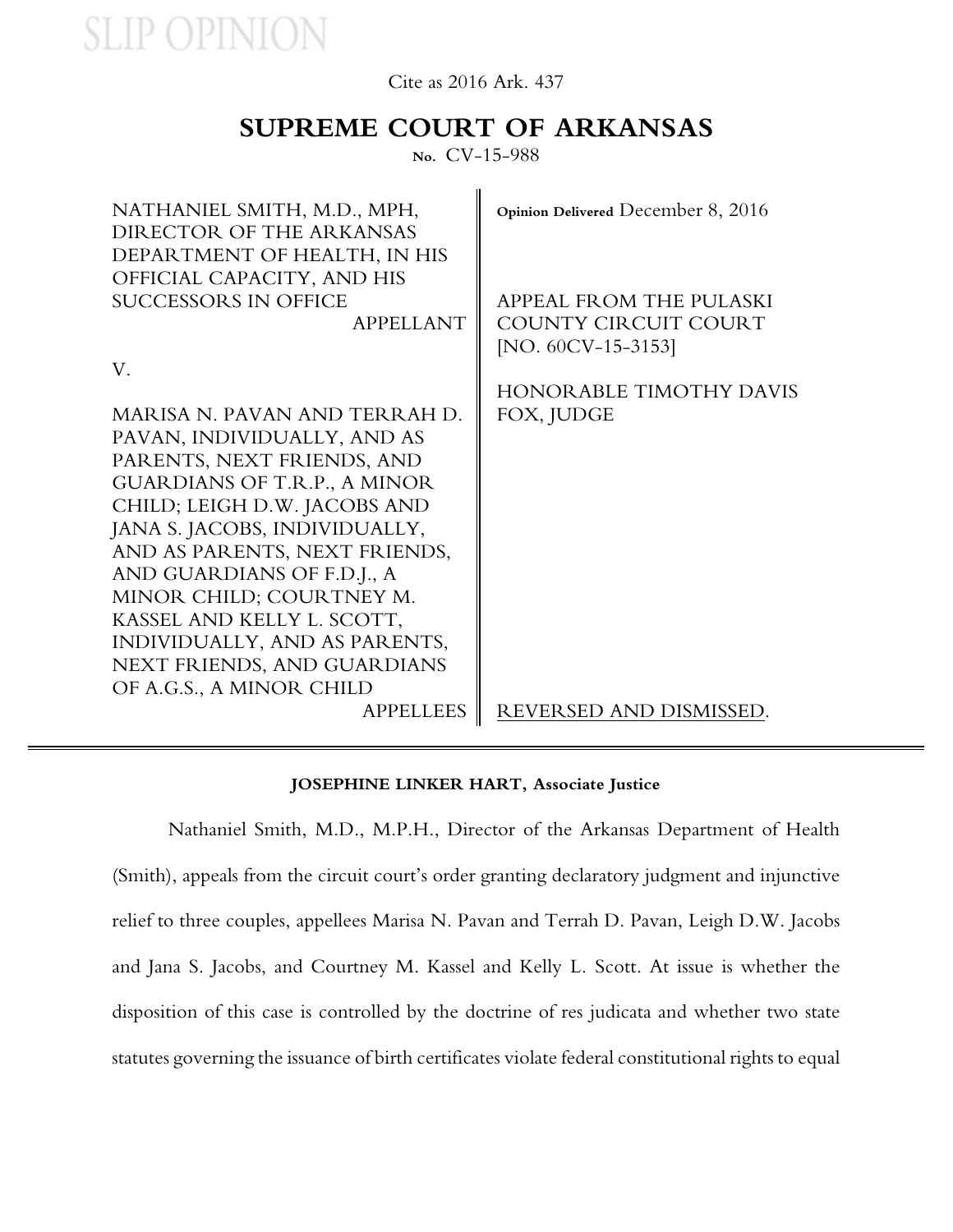### Cite as 2016 Ark. 437

protection and due process under *Obergefell v. Hodges*, \_\_\_ U.S. \_\_\_, 135 S. Ct. 2584 (2015), which held that the right of same-sex couples to marry is a fundamental right inherent in the liberty of the person.

In challenging the circuit court's decision on appeal, Smith argues that the circuit court (1) erred in finding that another circuit court had previously granted injunctive relief regarding birth certificates in its orders in *Smith v. Wright*, 60CV-13-2662 (Pulaski Co. Cir. Ct. May 9, 2014 and May 15, 2014), that was later appealed to this court and dismissed by this court as moot, *Smith v. Wright*, 2015 Ark. 298 (per curiam); (2) erred in granting declaratory relief based on its conclusion that *Obergefell* had resolved issues relating to the issuance of birth certificates for the minor children of same-sex couples; (3) erred in finding a due-process violation by the Arkansas Department of Health's (ADH) refusal to issue birth certificates for minor children of married female couples showing the name of the spouse of the mother; (4) erred in finding an equal-protection violation by ADH's refusal to issue birth certificates for minor children of married female couples showing the name of the spouse of the mother; (5) erred by not applying to the facts of this case Arkansas Code Annotated section 9-10-201(a) (Repl. 2015), which addresses children born to married women by means of artificial insemination. We reverse and dismiss.

Appellees are three married female couples. The Pavans were married in New Hampshire in 2011, and the minor child was born to Terrah in Arkansas in May 2015. The child was conceived through artificial insemination involving an anonymous donor. ADH would not place Marisa's name on the minor child's birth certificate. The Jacobses were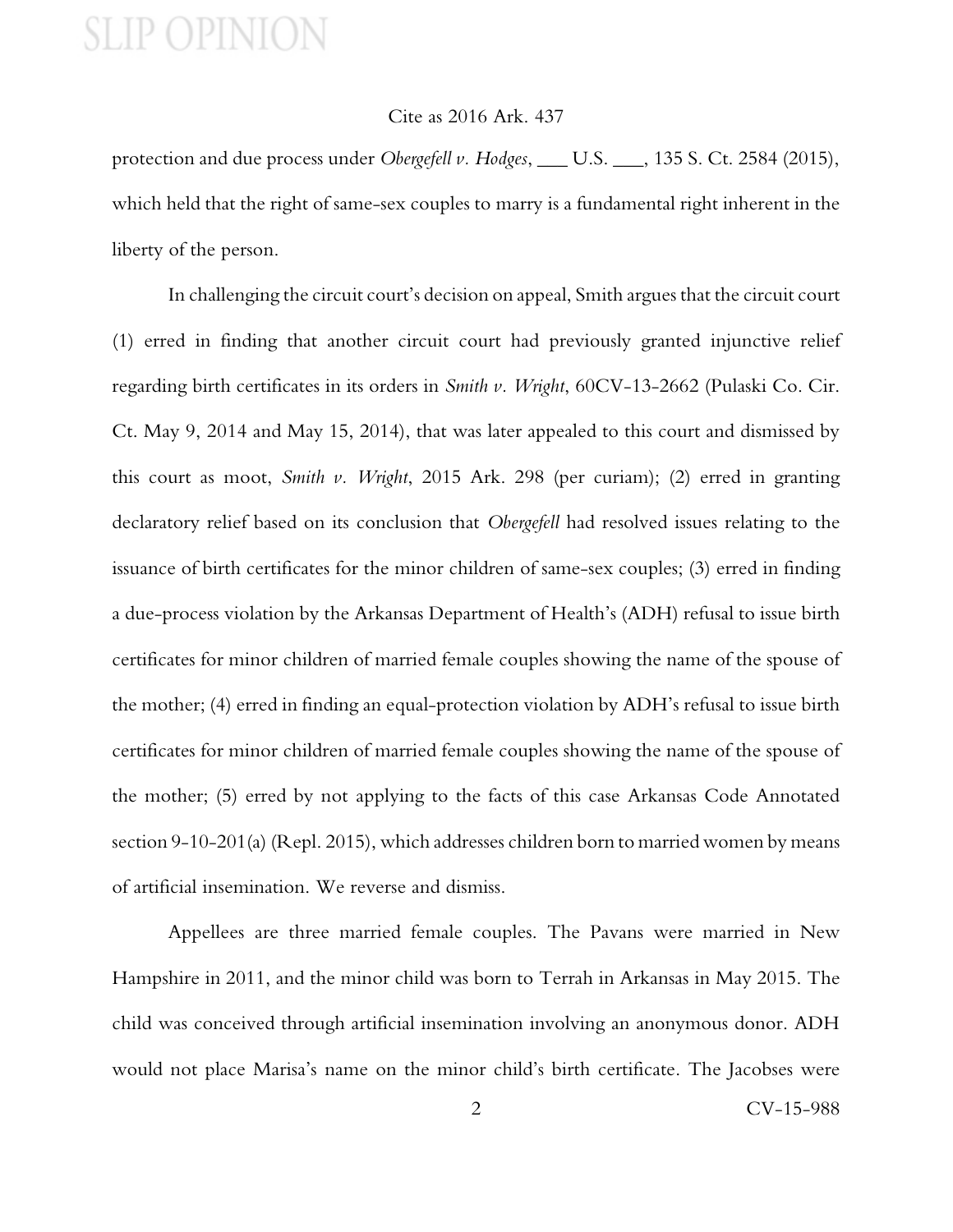#### Cite as 2016 Ark. 437

married in Iowa in 2010, and the minor child was born to Leigh in Arkansas in June 2015, also having been conceived through artificial insemination involving an anonymous donor. ADH would not place Jana's name on the minor child's birth certificate. Courtney Kassell and Kelly Scott resided in Arkansas when the minor child was born to Courtney in Arkansas in January 2015. The conception took place through artificial insemination involving an anonymous donor. The couple married in July 2015. Both before and after their marriage, the couple sought to have Kelly's name placed on the minor child's birth certificate, but ADH denied the request.

Appellees filed suit in the circuit court, seeking a declaration that the refusal to issue birth certificates with the names of both spouses on the birth certificates of their respective minor children violated their constitutional rights to equal protection and due process. Appellees also sought to have certain statutory provisions governing the issuance of birth certificates declared unconstitutional as written. Appellees further sought to enjoin Smith from refusing to list the names of both spouses of a same-sex couple on the birth certificate of the minor child. The three couples also asked for an order requiring Smith to issue corrected birth certificates naming both spouses.

Smith answered the complaint, and both parties filed competing motions for summary judgment. At the conclusion of the hearing on the motions, the circuit court announced its intention to order Smith to amend the birth certificates of appellees' children. Smith filed a motion for stay. In a subsequent order and memorandum opinion, the motion for stay was denied. In the order and opinion, the circuit court again ordered Smith to issue three

3 CV-15-988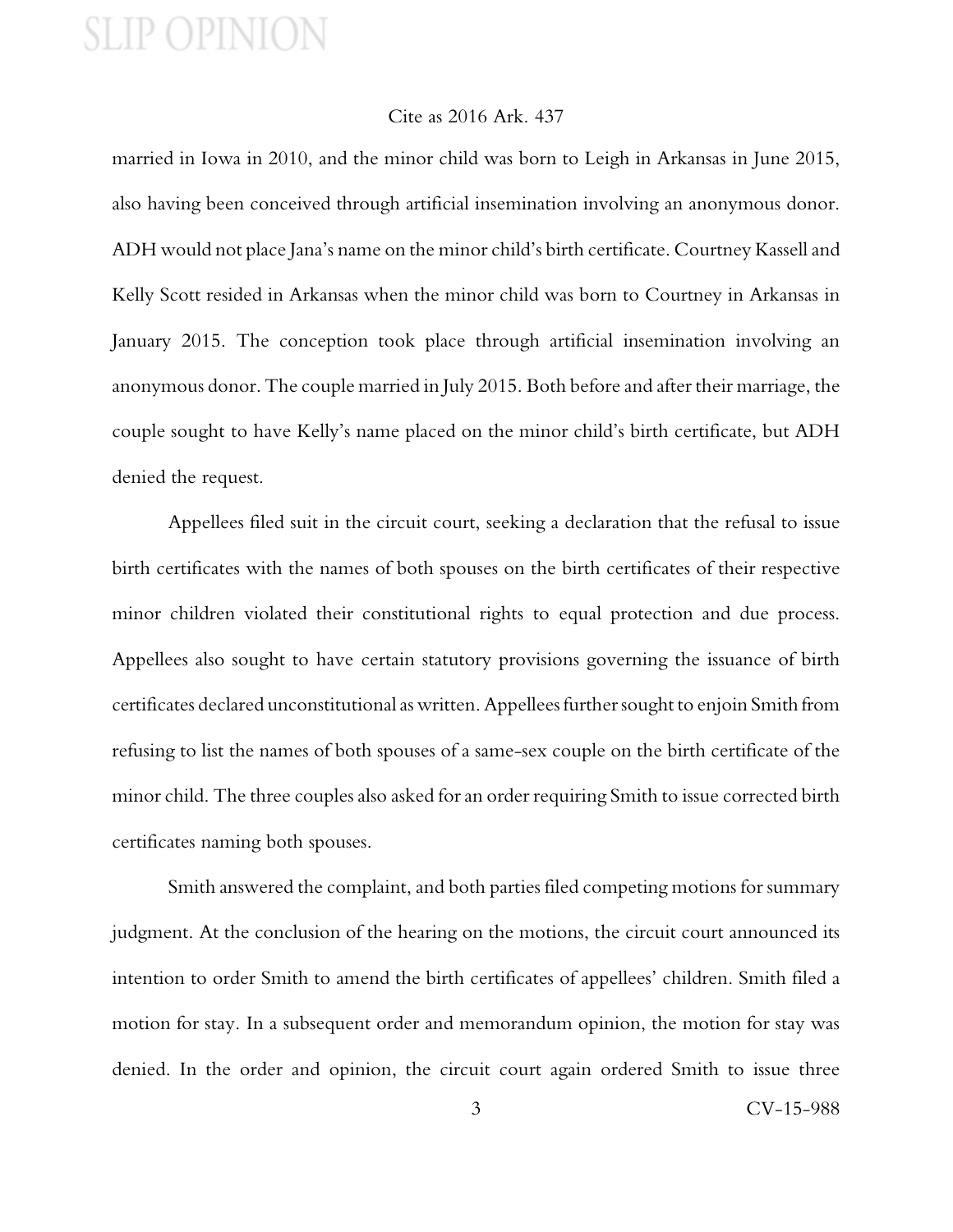### Cite as 2016 Ark. 437

amended birth certificates showing the names of both spouses on the birth certificates of their respective minor children.<sup>1</sup> The court, however, dismissed the claims made by the couples in their capacities as representatives of their respective minor children.<sup>2</sup>

In reaching its decision, the circuit court concluded that the circuit court in *Wright* had previously granted injunctive relief regarding birth certificates, and thus, the case was controlled by res judicata. The circuit court also declared as unconstitutional portions of Arkansas Code Annotated section 20-18-401(e), (f) (Repl. 2014), which governs entry of the name of the mother and the father of the child on birth certificates. Further, the circuit court stated that it would interpret Arkansas Code Annotated section 20-18-406(a)(2), which addresses the issuance of a new birth certificate to a "person" who has been "legitimated," in a manner that the circuit court concluded would make the statute constitutional. Smith brought this appeal from the circuit court's decision.

Summary judgment may be granted only when there are no genuine issues of material

<sup>&</sup>lt;sup>1</sup>After the circuit court denied Smith's petition for a stay, Smith petitioned this court for an emergency stay of the circuit court's order. Because Smith indicated that he did not wish to challenge the portion of the order requiring him to provide amended birth certificates to the appellees, this court denied the petition for a stay as to the portions of the order and memorandum opinion ordering him to provide amended birth certificates to the appellees. This court granted the petition for an emergency stay as to the remainder of the order and memorandum opinion. This court also granted the motion of the American Civil Liberties Union and the Arkansas Civil Liberties Union for permission to file an amicus curiae brief.

<sup>&</sup>lt;sup>2</sup>The crux of the case before us is the registration of children's births. Despite the central question of the children's rights relating to their birth certificates, this question was not argued by the parties; nor was it addressed or ruled on by the circuit court.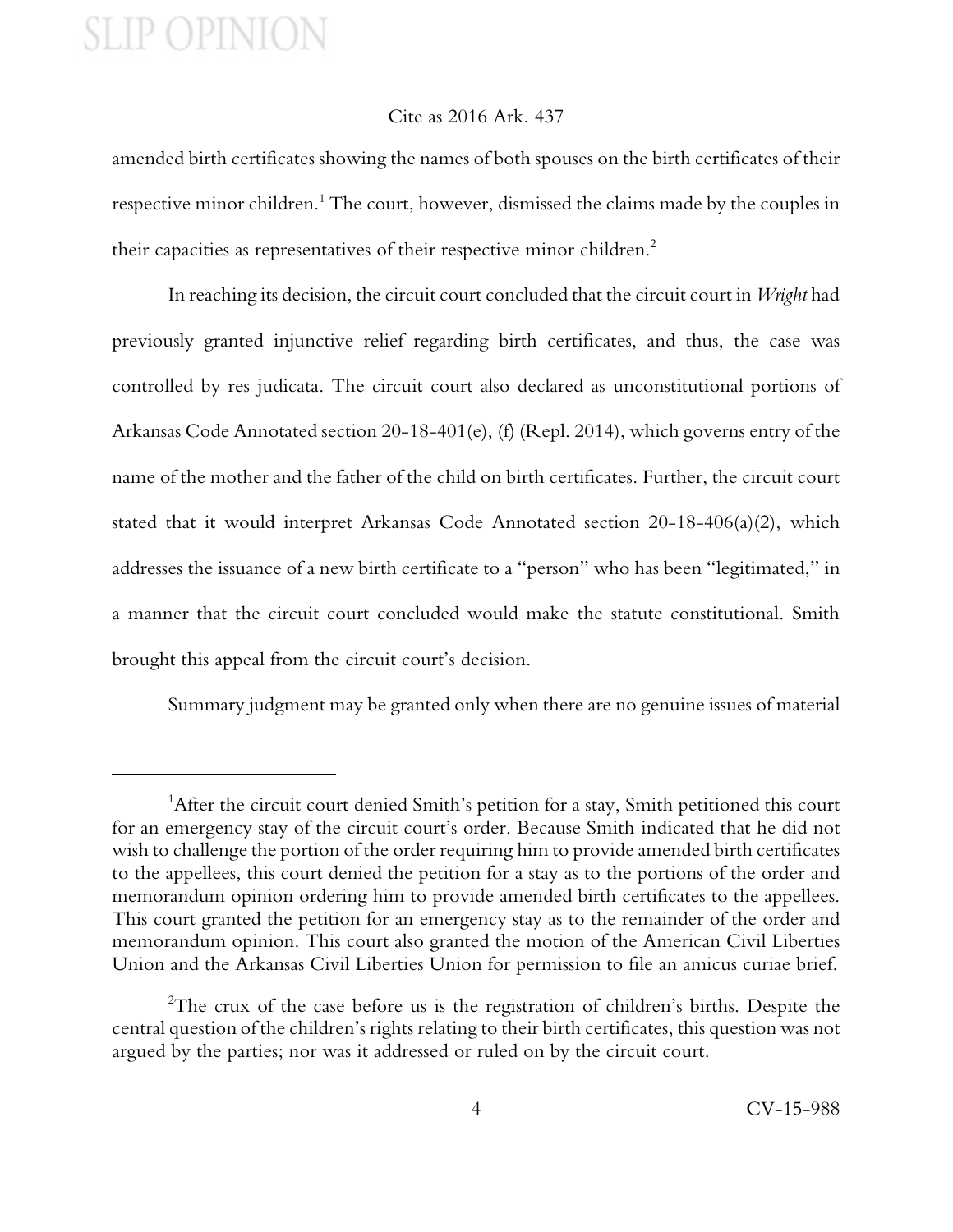### Cite as 2016 Ark. 437

fact to be litigated, and the moving party is entitled to judgment as a matter of law. *See, e.g.*, *Washington Cty. v. Bd. of Tr. of the Univ. of Ark.*, 2016 Ark. 34, at 3, 480 S.W.3d 173, 175. Ordinarily, upon reviewing a circuit court's decision on a summary-judgment motion, we would examine the record to determine if genuine issues of material fact exist. *Id*., 480 S.W.3d at 175. However, in a case where the parties agree on the facts, we determine whether the appellee was entitled to judgment as a matter of law. *Id*., 480 S.W.3d at 175. When parties file cross-motions for summary judgment, as in this case, they essentially agree that there are no material facts remaining, and summary judgment is an appropriate means of resolving the case. *Id*., 480 S.W.3d at 175. As to issues of law presented, our review is de novo. *Id*., 480 S.W.3d at 175.

We first address Smith's argument that the circuit court erred in concluding that the disposition of this case is controlled by res judicata. In its opinion, the circuit court noted that Smith was a party in *Wright*. The circuit court further noted that the *Wright* plaintiffs filed a summary-judgment motion, requesting that the court issue a permanent mandatory injunction

[r]equiring Defendant Nathaniel Smith, M.D., as interim director of the Arkansas Department of Health, and his successors, to henceforth issue birth certificates for children born of marriages between members of the same sex that were entered into in other states to reflect that the married parents are the parents of the children born of the marriage; and, also, requiring said Defendant to issue amended birth certificates to any married couples of the same sex that previously gave birth to children in Arkansas to reflect that the married parents are the parents of the children born of the marriage.

The circuit court further noted that in *Wright*, the final judgment of May 15, 2014, stated that

it is and was the intent of the Order to grant Plaintiff's Motion for Summary Judgment without exception and as to all injunctive relief requested therein. In fact, this was the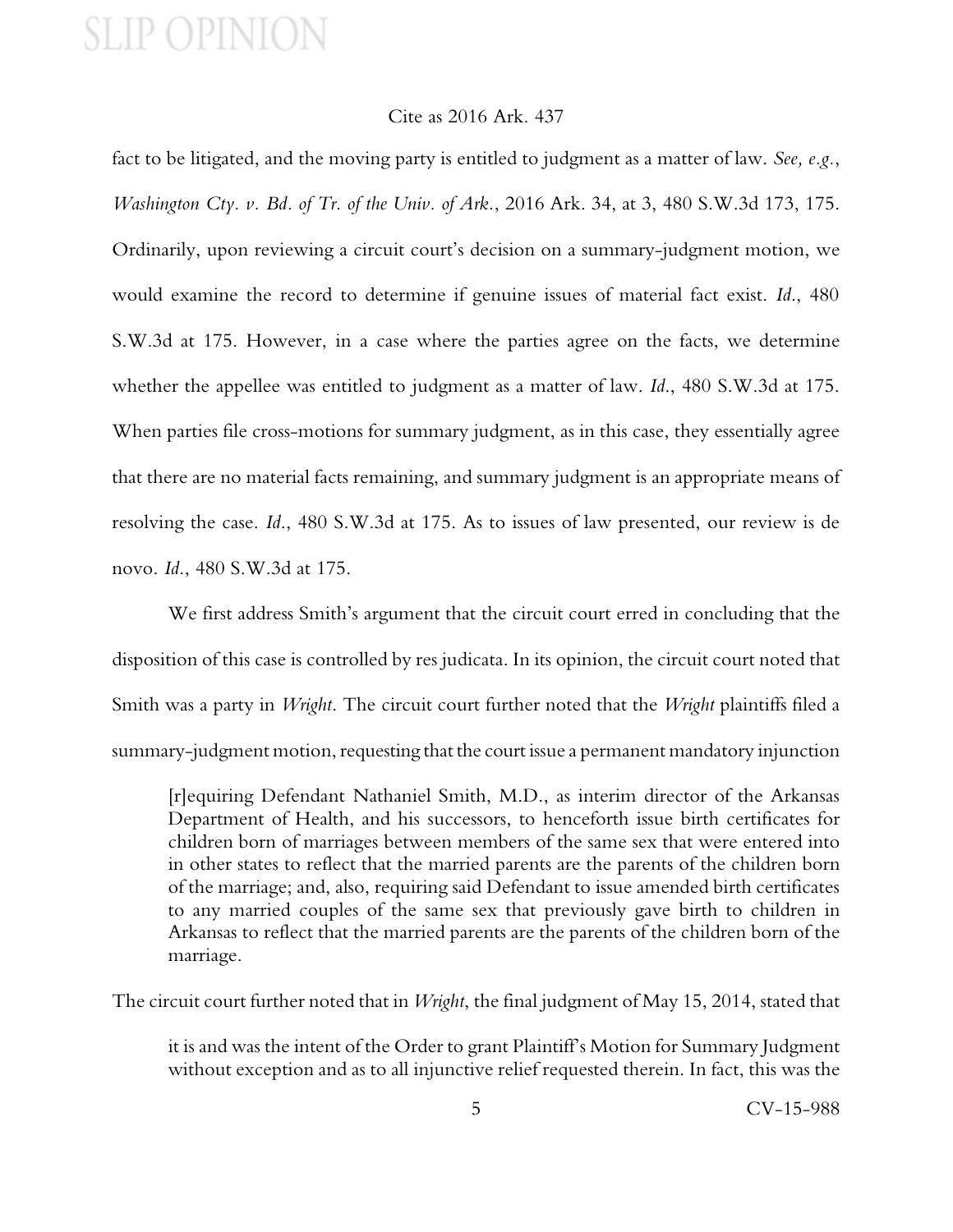### Cite as 2016 Ark. 437

expressly stated title of the May 9, 2014 Order. Plaintiff's motion requested injunctive relief and properly identified the relevant laws at issue in this challenge.

The circuit court concluded that the claims brought by the Pavans and the Jacobses were fully and completely litigated in *Wright* and that the *Wright* injunction is res judicata and binding

on Smith.

On appeal, Smith argues that the *Wright* court did not expressly grant injunctive relief

regarding birth certificates. The parties note that the May 15, 2014 order provided

that Plaintiff's request for a permanent injunction is GRANTED and the Court does hereby permanently enjoin all Defendants . . . from enforcing Amendment 83 to the Arkansas Constitution, Act 146 of 1997, § 1(b)-(c) (codified at Ark. Code Ann. 9-11- 208(a)(1)-(2)) and Act 144 of 1997 (codified at Ark. Code Ann. §§ 9-11-107(b), -109); and all other state and local laws and regulations identified in Plaintiff's complaint or otherwise in existence to the extent they do not recognize same-sex marriages validly contracted outside Arkansas, prohibit otherwise qualified same-sex couples from marrying in Arkansas or deny same-sex married couples the rights, recognition and benefits associated with marriage in the State of Arkansas.

What is at issue here is whether the doctrine of collateral estoppel applies. Collateral estoppel, also known as issue preclusion, bars relitigation of issues of law or fact previously litigated by a party. *See, e.g.*, *Johnson v. Union Pac. R.R.*, 352 Ark. 534, 544, 104 S.W.3d 745, 750 (2003). The elements of collateral estoppel are that (1) the issue sought to be precluded must be the same as that involved in the prior litigation, (2) the issue must have been actually litigated, (3) it must have been determined by a valid and final judgment, and (4) the determination must have been essential to the judgment. *Id*., 104 S.W.3d at 750.

Rule 65(d)(1) of the Arkansas Rules of Civil Procedure requires that "[e]very order granting an injunction and every restraining order must (A) state the reasons why it issued;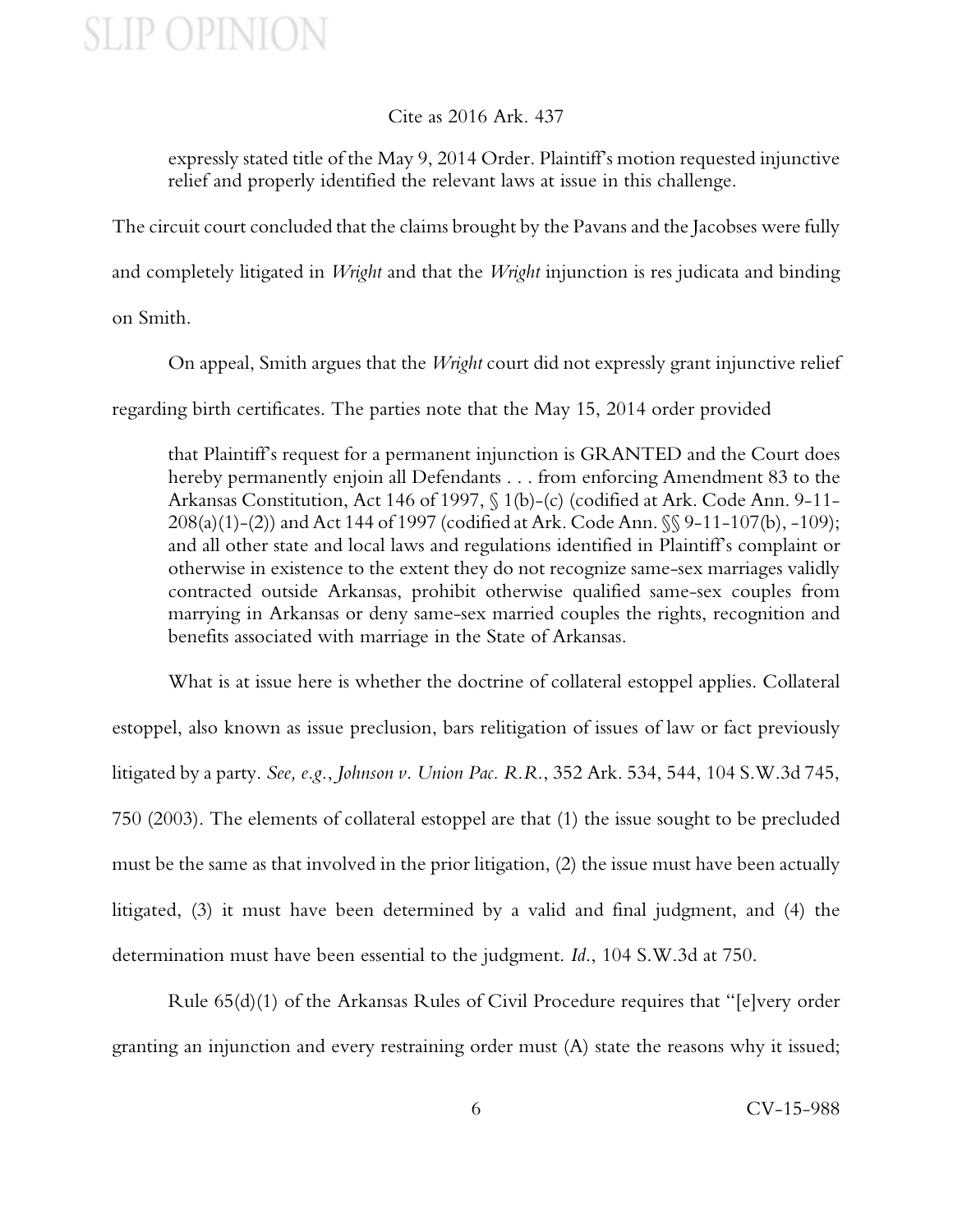#### Cite as 2016 Ark. 437

(B) state its terms specifically; and (C) describe in reasonable detail—and not by referring to the complaint or other document—the act or acts restrained or required." Thus, an injunction order cannot refer to the complaint or any other document. *See Baptist Health v. Murphy*, 362 Ark. 506, 209 S.W.3d 360 (2005) (applying rule).

A fair reading of the *Wright* orders indicates that the orders did not address the issues presented here relating to birth certificates. In fact, birth certificates are not mentioned at all in the orders. Instead, in examining the *Wright* orders, the *Wright* court ruled on the constitutionality of amendment 83 and statutes governing marriage. We note that the circuit court, in concluding that *Wrigh*t should be given the effect of res judicata, ruled that if the *Wright* judgment did not comply with Rule 65(d) concerning the specificity of its injunctive language, then that issue could have been raised by Smith in an appeal in *Wright*. Further, the circuit court stated that when this court dismissed the *Wright* appeal as moot, Smith had the opportunity to point out to the court that all of the issues relating to the injunction were not resolved by *Obergefell*. We hold, however, that the language in the *Wright* orders would not have placed Smith on notice that he needed to appeal those orders to this court and raise on appeal arguments related to the overbreadth of the injunctive relief granted and to the issuance of birth certificates.

In the next issue on appeal, Smith argues that the circuit court erred in granting declaratory relief based on *Obergefell*. The circuit court's opinion suggests that it based its analysis of the constitutionality of the birth-certificate statutes at issue here entirely on the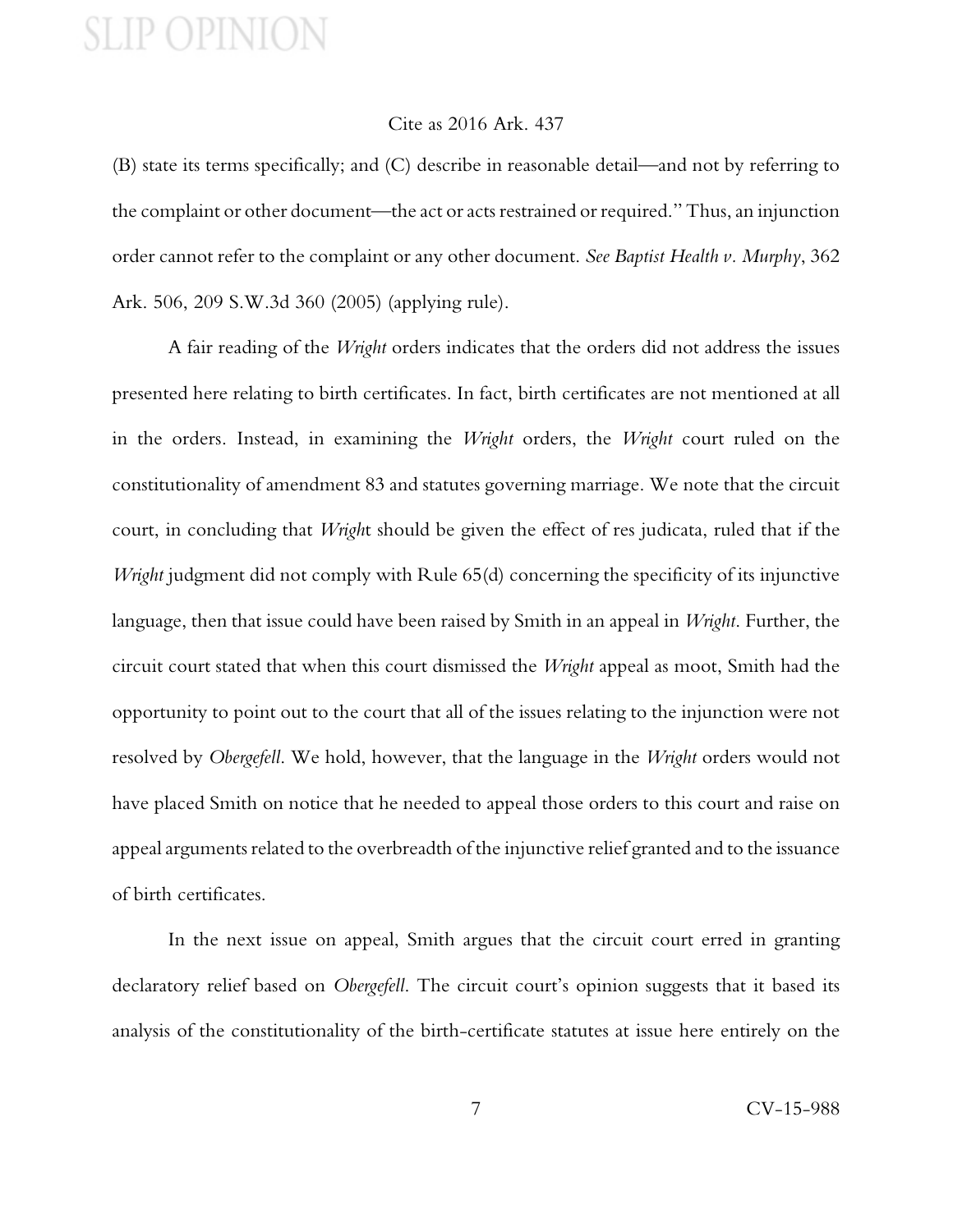### Cite as 2016 Ark. 437

holding of *Obergefell*. There are two statutes that the circuit court considered. The first,

Arkansas Code Annotated section 20-18-401 provides in part as follows:

(e) For the purposes of birth registration, the mother is deemed to be the woman who gives birth to the child, unless otherwise provided by state law or determined by a court of competent jurisdiction prior to the filing of the birth certificate. The information about the father shall be entered as provided in subsection (f) of this section.

(f)(1) If the mother was married at the time of either conception or birth or between conception and birth the name of the husband shall be entered on the certificate as the father of the child, unless:

(A) Paternity has been determined otherwise by a court of competent jurisdiction; or

(B) The mother executes an affidavit attesting that the husband is not the father and that the putative father is the father, and the putative father executes an affidavit attesting that he is the father and the husband executes an affidavit attesting that he is not the father. Affidavits may be joint or individual or a combination thereof, and each signature shall be individually notarized. In such event, the putative father shall be shown as the father on the certificate and the parents may give the child any surname they choose.

(2) If the mother was not married at the time of either conception or birth or between conception and birth, the name of the father shall not be entered on the certificate of birth without an affidavit of paternity signed by the mother and the person to be named as the father. The parents may give the child any surname they choose.

(3) In any case in which paternity of a child is determined by a court of competent jurisdiction, the name of the father and surname of the child shall be entered on the certificate of birth in accordance with the finding and order of the court.

(4) If the father is not named on the certificate of birth, no other information about the father shall be entered on the certificate.

In considering Arkansas Code Annotated section 20-18-401(e), (f), the circuit court

found that the statute "intertwined the concepts of 'parent' with certain rights and presumptions occurring within a marital relationship, using now impermissible limiting spousal terms of 'husband' and 'wife.'" The circuit court concluded that "[s]uch language categorically prohibits every same-sex married couple, regardless of gender, from enjoying the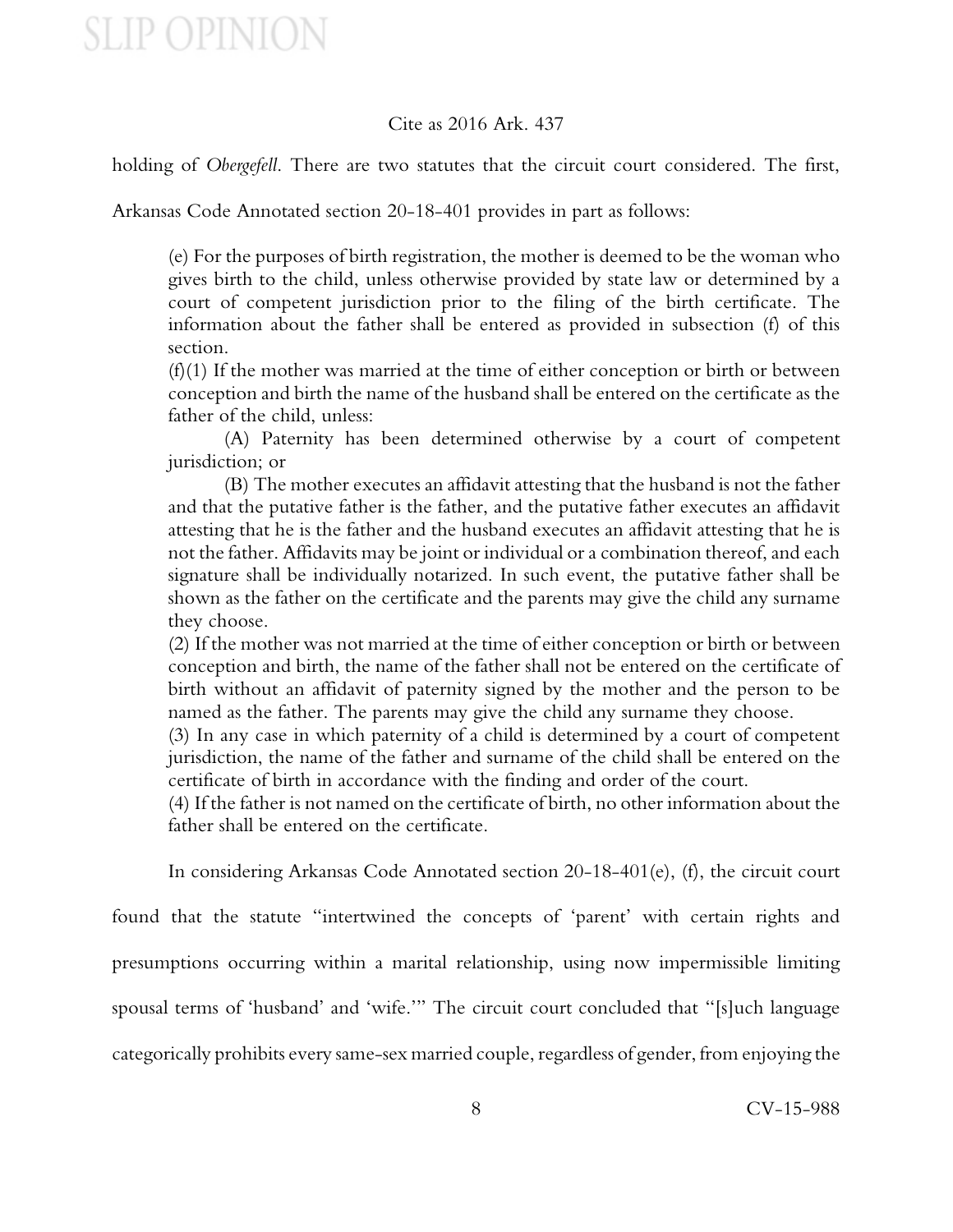### Cite as 2016 Ark. 437

same spousal benefits which are available to every opposite-sex married couple." The circuit court found that, based on *Obergefell*, the majority of subsections (e) and (f) had to be struck down as unconstitutional.

The other statute at issue, Arkansas Code Annotated section 20-18-406(a)(2), provides

in part as follows:

(a) The State Registrar of Vital Records shall establish a new certificate of birth for a person born in this state when he or she receives the following:

. . . .

(2) A request that a new certificate be established and any evidence, as required by regulation, proving that the person has been legitimated, or that a court of competent jurisdiction has determined the paternity of the person or that both parents have acknowledged the paternity of the person and request that the surname be changed from that shown on the original certificate.

In considering this statute, the circuit court found that, in light of *Obergefell*,

the phrase "person to be legitimated" is declared to include the minor children of any couple—same-sex or opposite-sex—who married subsequent to the birth of the minor child, and who present proof to the Arkansas Department of Health of the date of birth of the minor child and of the date of their marriage. In the event any biological parent is listed on a birth certificate sought to be amended, a court order shall be required before an amended certificate is issued which removes such person(s) name. In the event one or both of the spouses was married to another individual at any time from the birth of the minor child forward, no amended birth certificate shall be issued absent a court order naming the current spouses as the parents of the minor child.

We disagree with the circuit court's analysis of both statutes. *Obergefell* did not address

Arkansas's statutory framework regarding birth certificates, either expressly or impliedly.

Rather, the United States Supreme Court stated in *Obergefell* that "the right to marry is a

fundamental right inherent in the liberty of the person, and under the Due Process and Equal

Protection Clauses of the Fourteenth Amendment couples of the same-sex may not be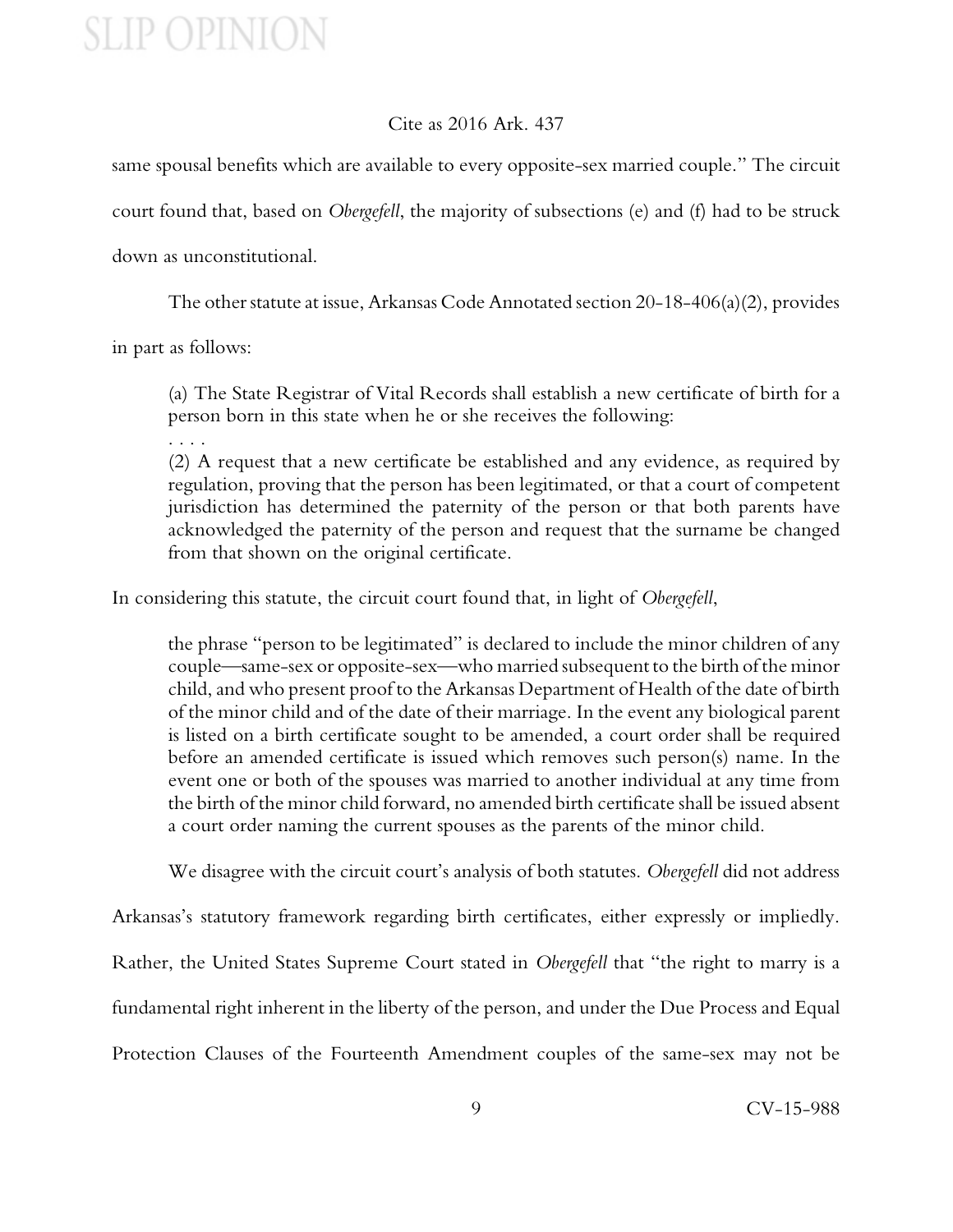### Cite as 2016 Ark. 437

deprived of that right and that liberty." *Obergefell*, \_\_\_ U.S. at \_\_\_, 135 S. Ct. at 2604. The

Court mentioned birth certificates only once, stating,

Indeed, while the States are in general free to vary the benefits they confer on all married couples, they have throughout our history made marriage the basis for an expanding list of governmental rights, benefits, and responsibilities. These aspects of marital status include: taxation; inheritance and property rights; rules of intestate succession; spousal privilege in the law of evidence; hospital access; medical decisionmaking authority; adoption rights; the rights and benefits of survivors; birth and death certificates; professional ethics rules; campaign finance restrictions; workers' compensation benefits; health insurance; and child custody, support, and visitation rules.

*Obergefell*, \_\_\_ U.S. at \_\_\_, 135 S. Ct. at 2601. This single mention of birth certificates was related only to its observation that states conferred benefits on married couples, which in part demonstrated that " the reasons marriage is fundamental under the Constitution apply with equal force to same-sex couples." *Id*. at \_\_\_, 135 S.Ct. at 2599.

The amicus curiae brief notes that in *Obergefell*, the Court stated that it declined to "stay its hand to allow slower case-by-case determination of the required availability of specific public benefits to same sex- couples" because "it would deny gays and lesbians many rights and responsibilities intertwined with marriage." *Id*. at \_\_\_, 135 S. Ct. at 2606. We conclude below, however, that *Obergefell* does not impact these statutes governing the issuance of birth certificates and that these statutes pass constitutional muster.<sup>3</sup>

In interpreting the statutes, every act carries a strong presumption of constitutionality.

<sup>&</sup>lt;sup>3</sup>Both Chief Justice Brill and Justice Danielson misread and essentially add to the language they cite from *Obergefell* to suggest that the United States Supreme Court has ruled on the issue before us. While Justice Wood relies on *Obergefell*, she essentially acknowledges that *Obergefell* did not specifically address the issue before us.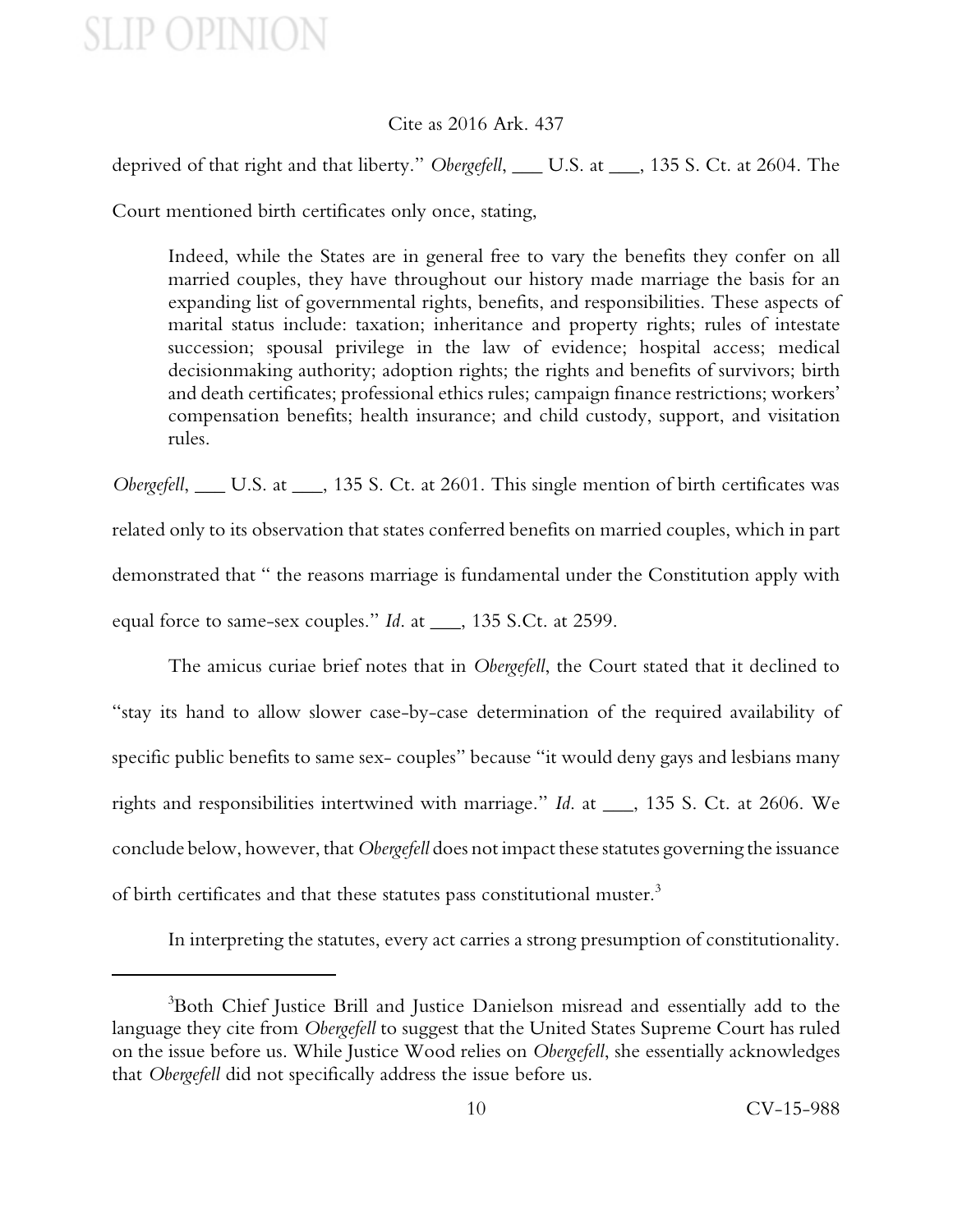#### Cite as 2016 Ark. 437

Any doubt as to the constitutionality of a statute must be resolved in favor of its constitutionality, and before an act will be held unconstitutional, the incompatibility between it and the constitution must be clear. *Mendoza v. WIS Int'l, Inc.*, 2016 Ark. 157, at 3, 490 S.W.3d 298, 300. When possible, we will construe a statute so that it is constitutional. *Id*., 490 S.W.3d at 300. In determining the constitutionality of a statute, we look to the rules of statutory construction. *Id*., 490 S.W.3d at 300. When construing a statute, the basic rule is to give effect to the intent of the legislature, and where the language of a statute is plain and unambiguous, we determine the legislative intent from the ordinary meaning of the language used. *Id*., 490 S.W.3d at 300. In considering the meaning of a statute, we construe it just as it reads, giving the words their ordinary and usually accepted meaning in common language. *Id*., 490 S.W.3d at 300. This court reviews both the circuit court's interpretation of the constitution as well as issues of statutory interpretation de novo, because it is for this court to determine the meaning of a statute. *Brown v. State*, 2015 Ark. 16, at 6, 454 S.W.3d 226, 231.

Arkansas Code Annotated section 20-18-401(e) provides that the mother is deemed to be the woman who gives birth to the child. Subsection (f) governs who would be considered the father, providing that if the mother was married at the time of either conception or birth or between conception and birth the name of the husband shall be entered on the certificate as the father of the child. Because we determine legislative intent from the ordinary meaning of the language used, we note that "husband" is defined as "a married man." *Webster's Third New International Dictionary* 1104 (2002). "Father" is defined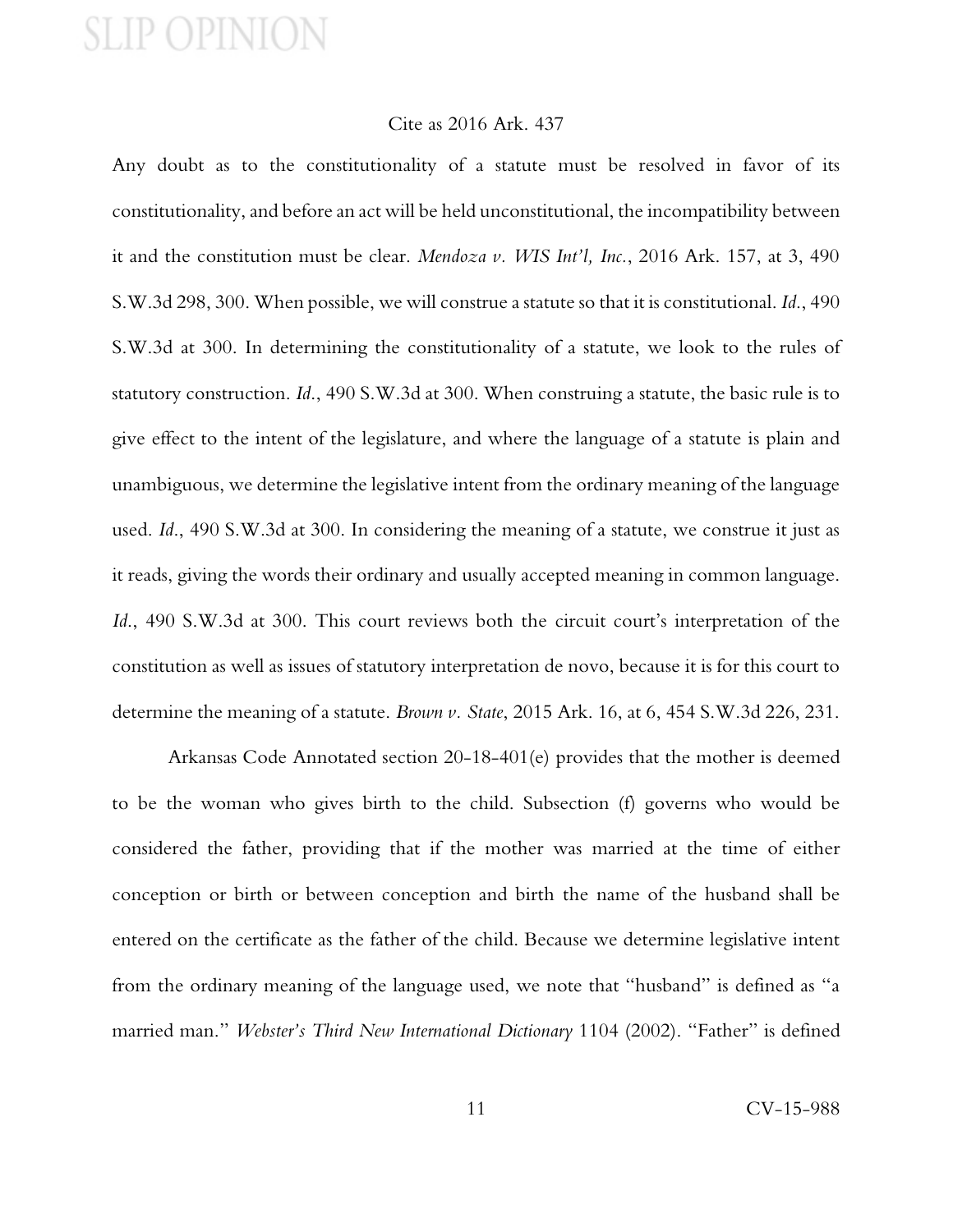#### Cite as 2016 Ark. 437

as "a man who has begotten a child." *Webster's Third New International Dictionary* 828 (2002). Thus, in subsection (f), "father" identifies the child's biological father, and "husband" identifies the mother's male spouse. The mother's spouse, or "husband," is entered on the certificate as the "father" of the child if the mother was married at the time of either conception or birth or between conception and birth. Subsection (f)(1), however, further provides that the name of the husband would not be entered on the certificate as the father upon a determination of paternity by a court order or by the proper affidavits regarding the child's paternity. Thus, the statute centers on the relationship of the biological mother and the biological father to the child, not on the marital relationship of husband and wife. We see no basis for the circuit court's conclusion that the statute impermissibly "intertwined" the concepts of "parent" with the rights and presumptions of marriage by using the words "husband" and "wife." We hold that Arkansas Code Annotated section 20-18-401(e), (f) does not run afoul of *Obergefell*.

Under Arkansas Code Annotated section 20-18-406(a)(2), a new birth certificate is provided when it is proved that the "person has been legitimated." While the phrase "person has been legitimated" is not defined, we have observed that "an illegitimate child is a child who is born at the time that his parents, though alive, are not married to each other," and that "a child is considered legitimate if the parents were married at the time of its conception and before its birth, even though they were not married to each other at the time the child was born." *Willmon v. Hunter*, 297 Ark. 358, 360, 761 S.W.2d 924, 925 (1988). Thus, Arkansas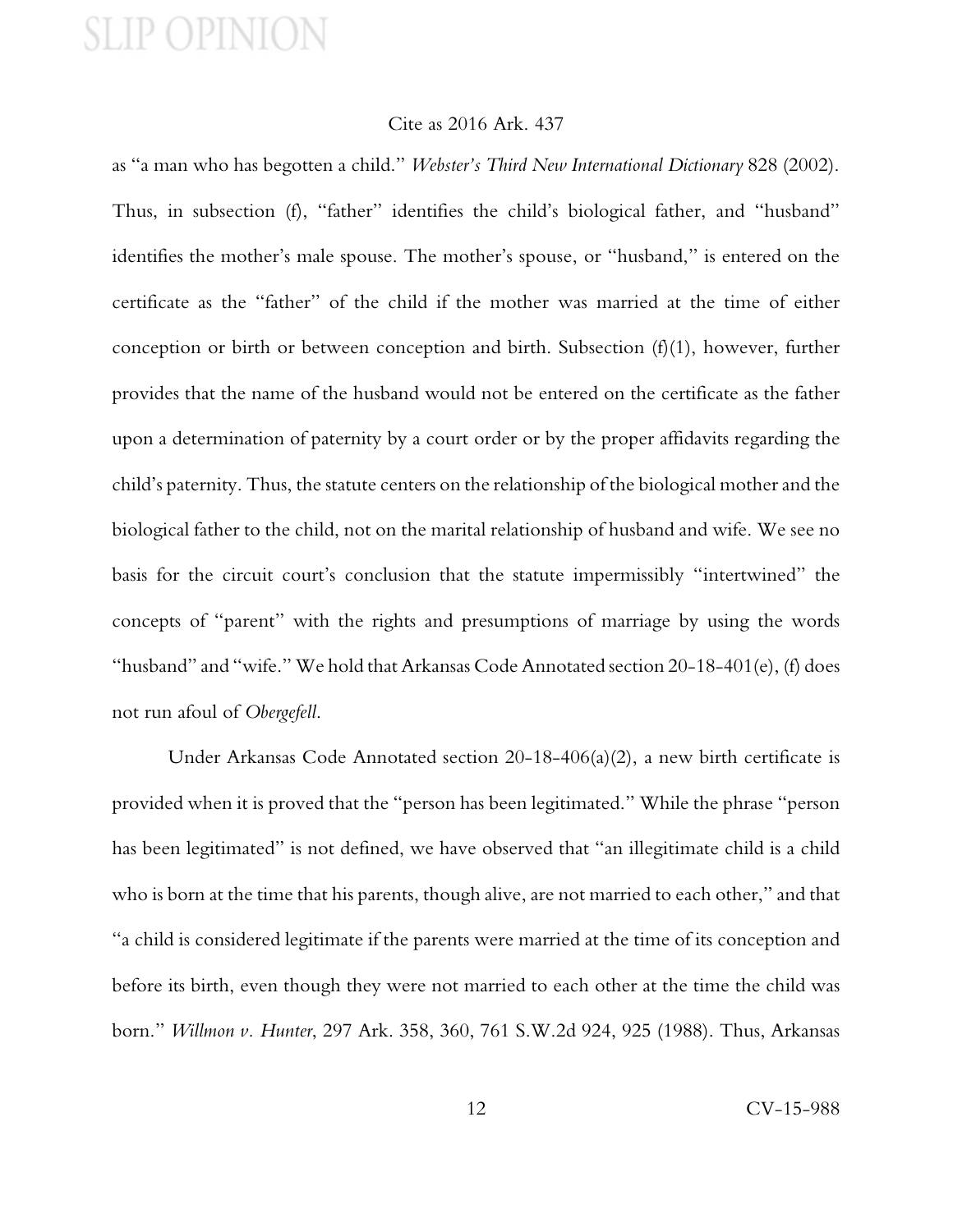### Cite as 2016 Ark. 437

Code Annotated section 20-18-406(a)(2) provides that a new birth certificate may be issued on a showing that the child's parents, who conceived the child, have married. This interpretation comports with ADH's own regulations, which provide that "[i]f the natural parents marry after the birth of a child, a new certificate of birth shall be prepared by the State Registrar for a child born in this State, upon receipt of an affidavit of paternity signed by the natural parent of said child, together with a certified copy of the parents' marriage record." Code Ark. R. 007.12.1-5.2. Thus, this statute considers the relationship of the biological mother and the biological father to the child. Accordingly, we see no basis for the circuit court's conclusion that *Obergefell* requires this court to construe the biologically based phrase "person to be legitimated"—in a statute governing birth certificates—to include the minor children of a same-sex couple who married after the birth of the minor child. We hold that *Obergefell* did not answer the questions presented in this case regarding the constitutionality of Arkansas statutes relating to the issuance of birth certificates.

We turn to the circuit court's finding that Arkansas Code Annotated section 20-18- 401(e), (f) and Arkansas Code Annotated section 20-18-406(a)(2) unconstitutionally deprive appellees of due process and equal protection. There are two primary ways to challenge the constitutionality of a statute: an as-applied challenge, in which the court assesses the merits of the challenge by considering the facts of the particular case in front of the court, not hypothetical facts in other situations, and a facial challenge, which seeks to invalidate the statute itself. *Laymon v. State*, 2015 Ark. 485, at 3, 478 S.W.3d 203, 205. A facial invalidation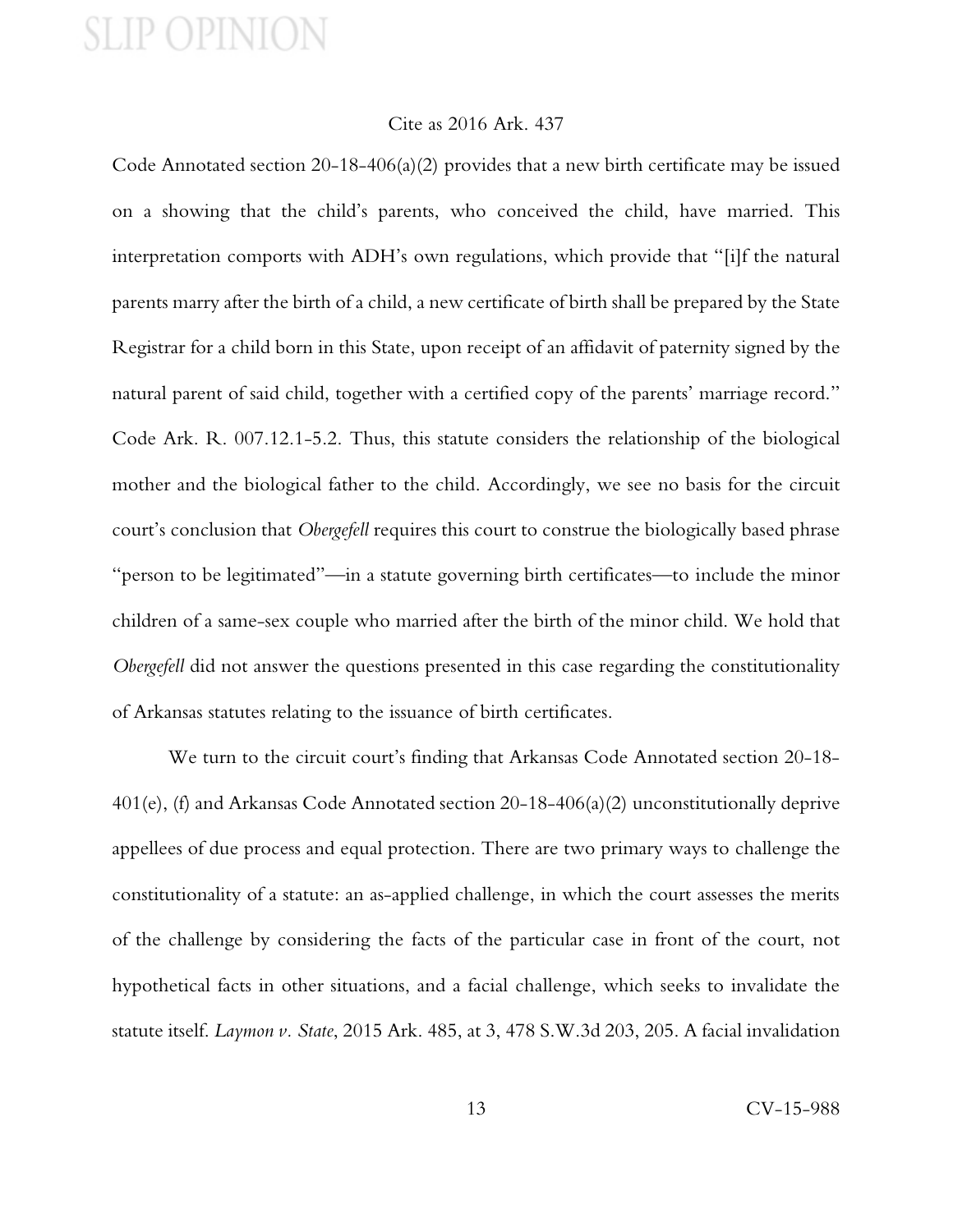### Cite as 2016 Ark. 437

of a statute is appropriate if it can be shown that no set of circumstances exists under which the statute would be valid. *Martin v. Kohls*, 2014 Ark. 427, at 11, 444 S.W.3d 844, 850. We conclude that because the couples received the relief they requested and because that relief is not challenged on appeal—the issuance of birth certificates naming both spouses on the birth certificate—we do not have before us an as-applied challenge. Though the circuit court did not describe the challenge presented by the appellees, we conclude that their challenge was a facial challenge.

In our analysis of the statutes presented above, it is the nexus of the biological mother and the biological father of the child that is to be truthfully recorded on the child's birth certificate. That truthful information is required in the application for an initial or amended birth certificate is evidenced by Arkansas Code Annotated section 20-18-105(a)(1), which allows a person to be punished by a \$10,000 fine and five years' imprisonment for knowingly making a false statement in a vital record. Our conclusion is supported by the only evidence presented in the record, the affidavit of Melinda Allen, ADH's Vital Records State Registrar. Allen averred that, in that capacity, she supervised the issuance and maintenance of birth certificates. She further averred as follows:

The overarching purpose of the vital records system is to ensure that vital records, including birth certificates as well as death certificates and marriage certificates, are accurate regarding the vital events that they reflect. The accuracy of the records allows ADH to compile, maintain, and analyze vital statistics. ADH had a legitimate interest in maintaining reliable and comprehensive statistics of all vital events for purposes of public health research and identification of public health trends.

Identification of biological parents through birth records is critical to ADH's identification of public health trends, and it can be critical to an individual's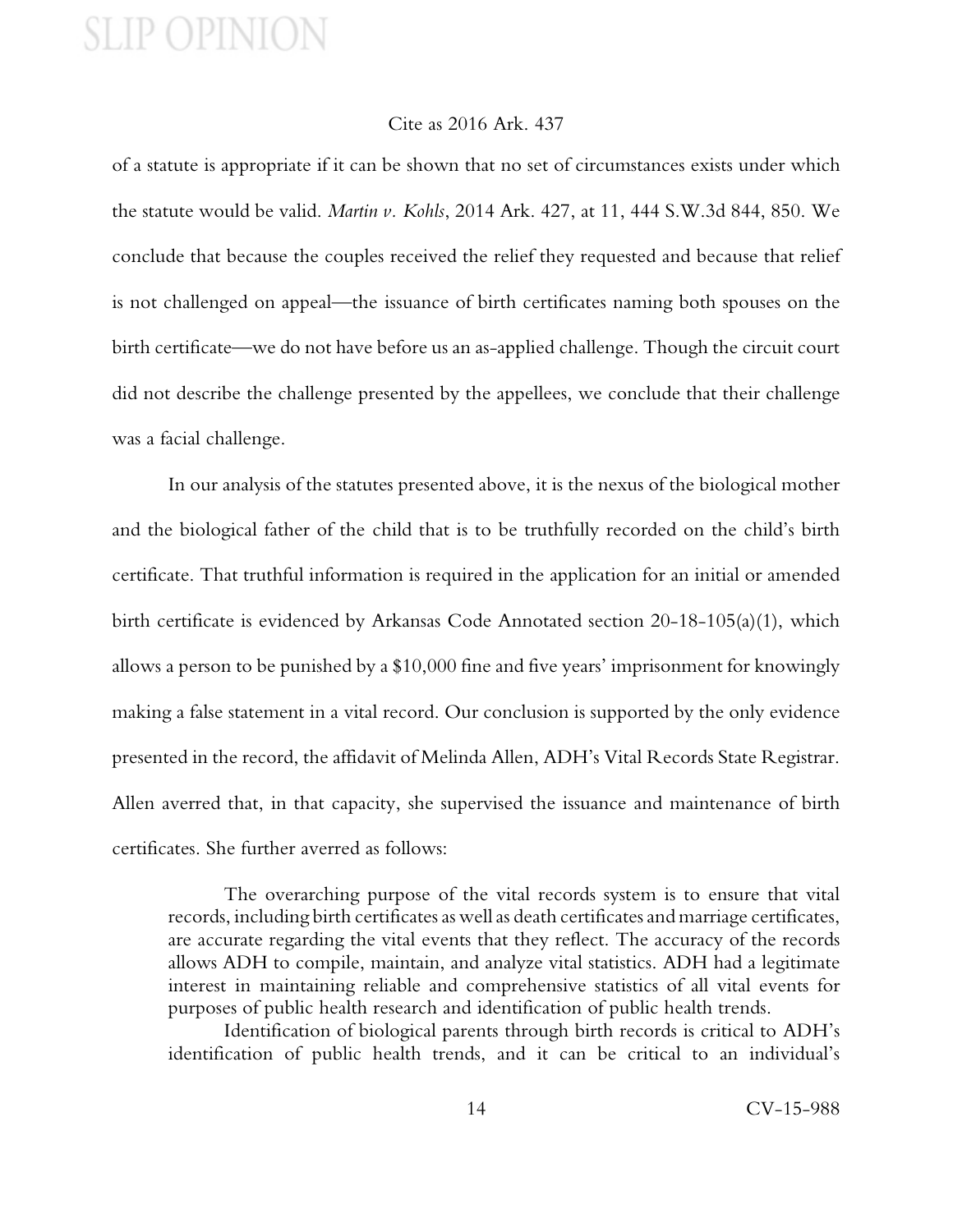### Cite as 2016 Ark. 437

identification of personal health issues and genetic conditions. Even in the case of surrogacy where the biological mother is never intended to be the legal parent of a child, the statutes provide that an initial birth certificate is issued reflecting the biological mother as a parent, and then an amended birth certificate is issued reflecting the intended parent(s) as legal parent(s). The original birth certificates is sealed, but maintained by ADH. In cases, of adoption, ADH also maintains sealed copies of original birth certificates reflecting biological parentage. This is important because a child may need to access information about biological parentage for health-related reasons. The State has a legitimate interest in maintaining such information (even if under seal and releasable only pursuant to a court order) in order to protect the future health of the child.

We now consider appellees' due process challenge to Arkansas Code Annotated section

20-18-401(e), (f) and Arkansas Code Annotated section 20-18-406(a)(2). On the question of

due process, the United States Supreme Court has stated,

Under the Due Process Clause of the Fourteenth Amendment, no State shall "deprive any person of life, liberty, or property, without due process of law." The fundamental liberties protected by this Clause include most of the rights enumerated in the Bill of Rights. In addition these liberties extend to certain personal choices central to individual dignity and autonomy, including intimate choices that define personal identity and beliefs.

The identification and protection of fundamental rights is an enduring part of the judicial duty to interpret the Constitution. That responsibility, however, "has not been reduced to any formula." Rather, it requires courts to exercise reasoned judgment in identifying interests of the person so fundamental that the State must accord them its respect.

*Obergefell*, \_\_\_ U.S. at \_\_\_, 135 S. Ct. at 2597–98 (internal citations omitted).

As stated in the court's order, the examples provided by appellees of how the failure

to include both same-sex spouses on birth certificates or amended birth certificates may

adversely affect their legal status regarding the minor children included

identification procedures for Social Security numbers and passports, denial of the right to authorize medical care for the minor, denial of the right to authorize school related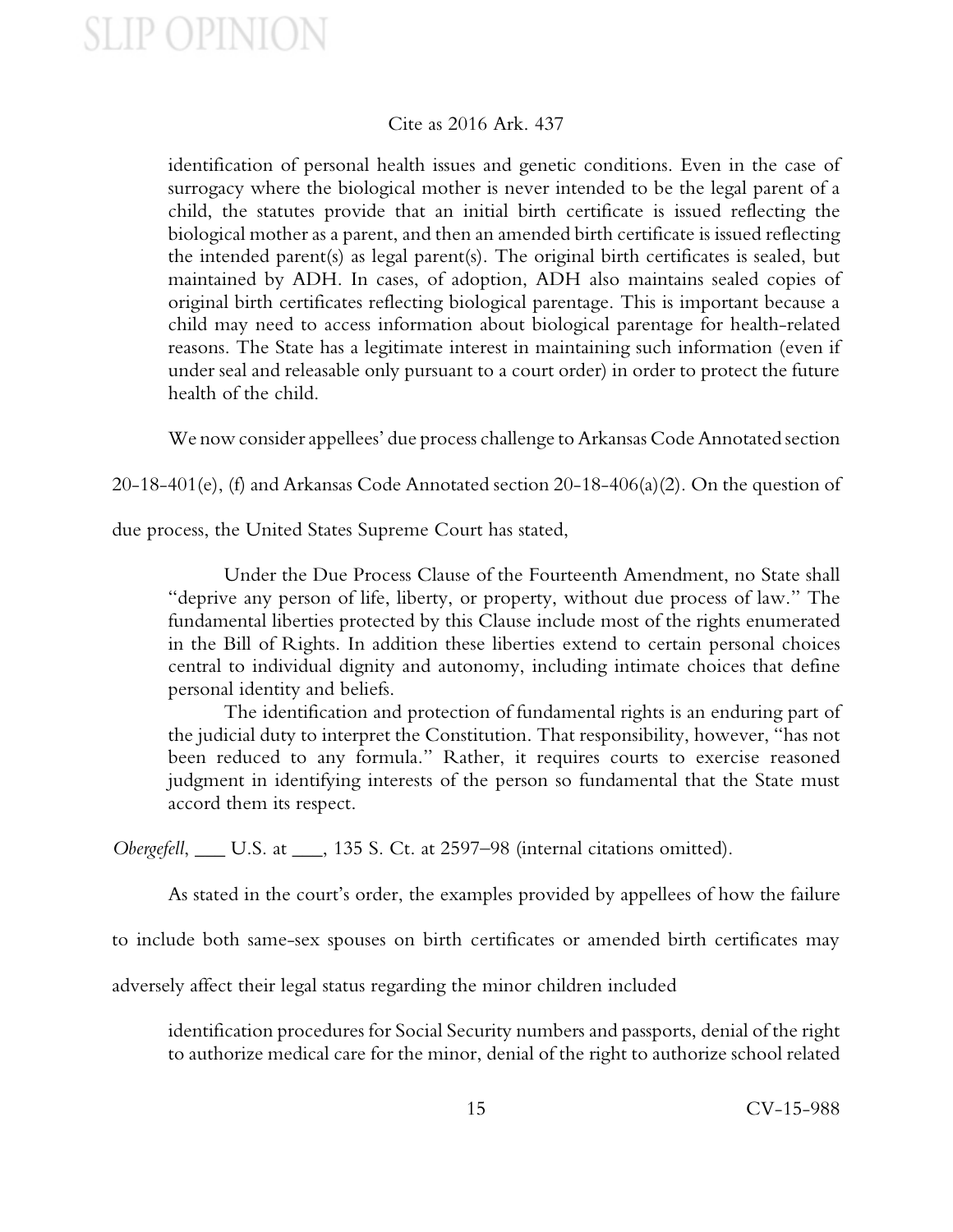### Cite as 2016 Ark. 437

activities, denial of the right to apply for needed governmental or employment related benefits, denial of survivor benefits in the case of death of one of the spouses, denial to the child of inheritance rights, disruption of the parent-child relationship in the event of divorce of the same-sex couple, and the award of child support in the event of divorce of a same-sex couple.

In its ruling, however, the circuit court stated that its order "does not legally resolve any of those potential issues." Furthermore, appellees did not present evidence, or even statutory authority, to support their assertion that any of these issues are answered by who is listed as the mother and the father on a birth certificate.

As noted above, the *Obergefell* Court held that the right of same-sex couples to marry is a fundamental right inherent in the liberty of the person under the Due Process and Equal Protection Clauses of the Fourteenth Amendment. *Obergefell*, \_\_\_ U.S. at \_\_\_, 135 S. Ct. at 2604. The Court has further stated that "it cannot now be doubted that the Due Process Clause of the Fourteenth Amendment protects the fundamental right of parents to make decisions concerning the care, custody, and control of their children." *Troxel v. Granville*, 530 U.S. 57, 66 (2000).

In finding a due-process violation, however, the circuit court has conflated distinct categories of marriage, parental rights, and vital records. The question presented in this case does not concern either the right to same-sex marriage or the recognition of that marriage, or the right of a female same-sex spouse to be a parent to the child who was born to her spouse. What is before this court is the narrow issue of whether the birth-certificate statutes as written deny the appellees due process. The purpose of the statutes is to truthfully record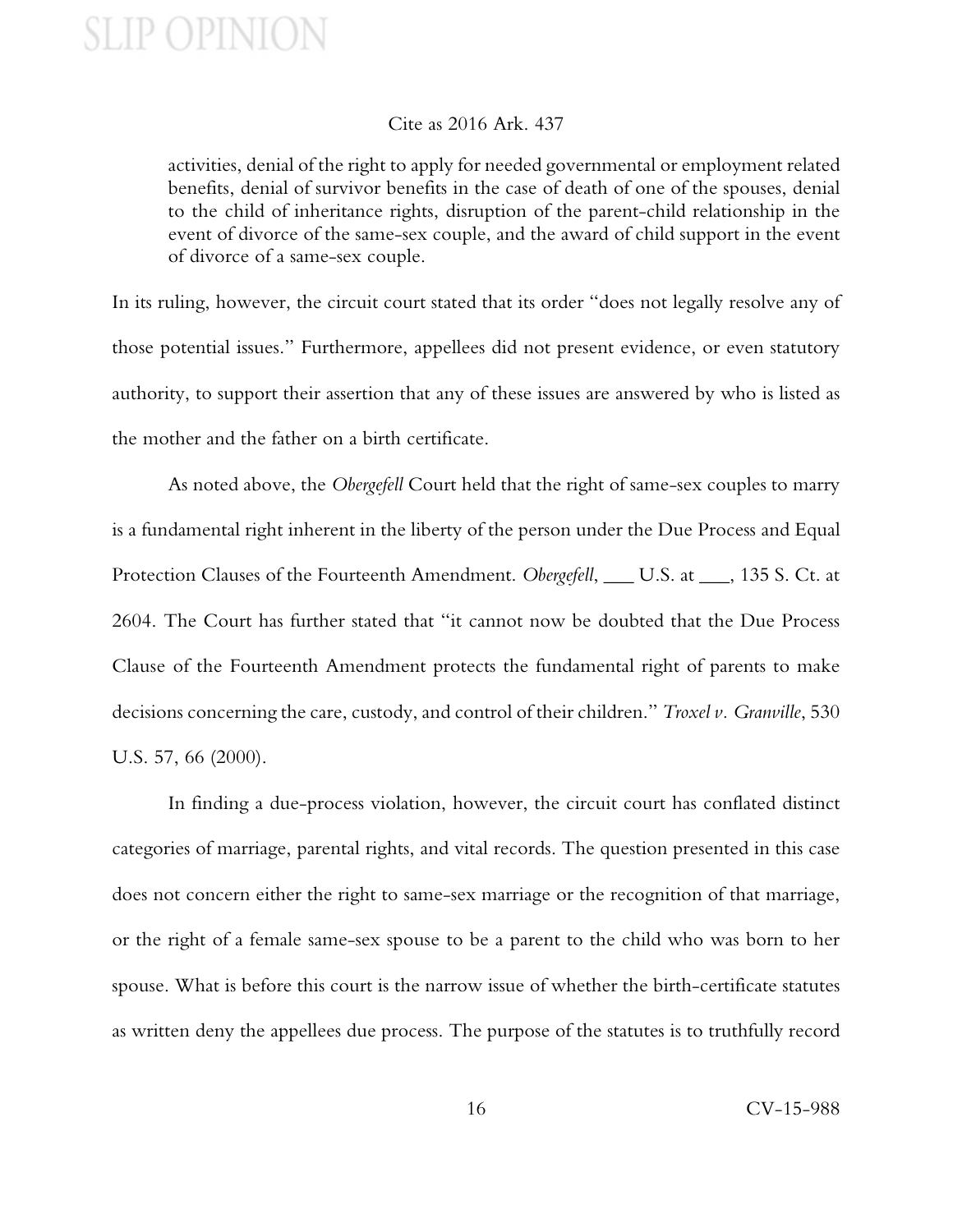#### Cite as 2016 Ark. 437

the nexus of the biological mother and the biological father to the child. On the record presented, we cannot say that naming the nonbiological spouse on the birth certificate of the child is an interest of the person so fundamental that the State must accord the interest its respect under either statute.

As for appellees' equal-protection challenge to Arkansas Code Annotated section 20- 18-401(e), (f) and Arkansas Code Annotated section 20-18-406(a)(2), we have observed here that under these statutes, the birth certificate evidences biological relationships. Appellees contend that the statutes result in disparate treatment by permitting male spouses of female mothers to be listed as fathers, even though the male spouse may not be the child's biological father. We observe, however, that under Arkansas Code Annotated section 20-18-401(f), the husband's designation as father may be refuted, which evidences that the biological connection is what the birth certificate intends to record. Moreover, our statutes penalize anyone who knowingly makes a false statement in a vital record. Ark. Code Ann. § 20-18-  $105(a)(1)$ . In the situation involving the female spouse of a biological mother, the female spouse does not have the same biological nexus to the child that the biological mother or the biological father has. It does not violate equal protection to acknowledge basic biological truths. As has been noted,

[t]o fail to acknowledge even our most basic biological differences—such as the fact that a mother must be present at birth but the father need not be—risks making the guarantee of equal protection superficial, and so disserving it. Mechanistic classification of all our differences as stereotypes would operate to obscure those misconceptions and prejudices that are real. The distinction embodied in the statutory scheme here at issue is not marked by misconception and prejudice, nor does it show disrespect for either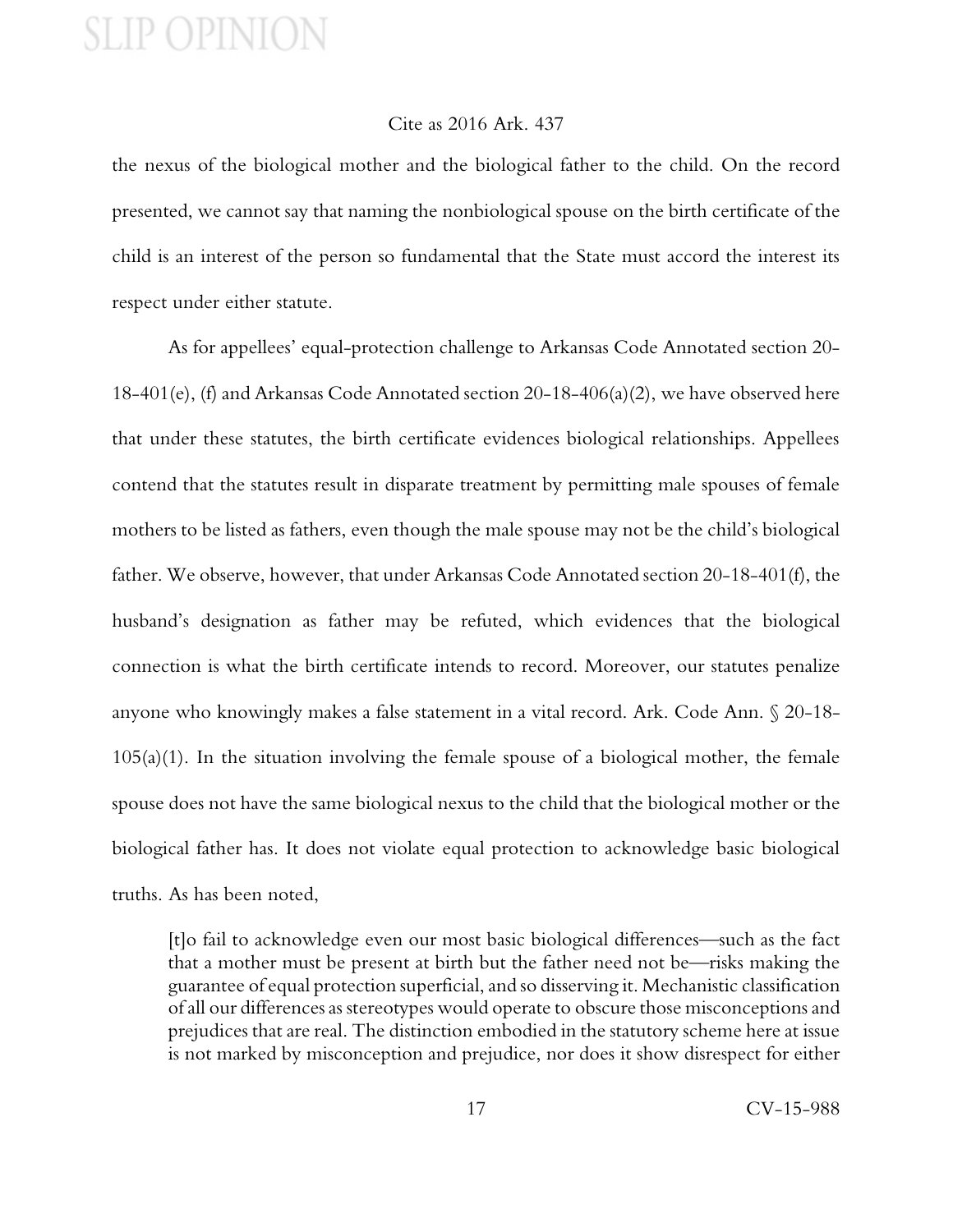#### Cite as 2016 Ark. 437

class. The difference between men and women in relation to the birth process is a real one, and the principle of equal protection does not forbid Congress to address the problem at hand in a manner specific to each gender.

*Tuan Anh Nguyen v. I.N.S.*, 533 U.S. 53, 73 (2001).

Nevertheless, in considering an equal-protection claim, and in considering a heightened standard to withstand equal-protection scrutiny, it must be established at least that the challenged classification serves important governmental objectives and that the discriminatory means employed are substantially related to the achievement of those objectives. *Id*., 533 U.S. at 60.

We conclude that the evidence presented by Smith—the affidavit of the vital records state registrar—established that the challenged classification serves an important governmental objective—tracing public-health trends and providing critical assistance to an individual's identification of personal health issues and genetic conditions—and that the means employed—requiring the mother and father on the birth certificate to be biologically related to the child—are substantially related to the achievement of those objectives.

Finally, in his brief and during oral argument to this court, Smith cited Arkansas Code Annotated section 9-10-201(a), which provides that "[a]ny child born to a married woman by means of artificial insemination shall be deemed the legitimate natural child of the woman and the woman's husband if the husband consents in writing to the artificial insemination." In oral argument, Smith conceded that this statute is constitutionally infirm and suggests that if this court were to review this statute on appeal, the court could resolve many of the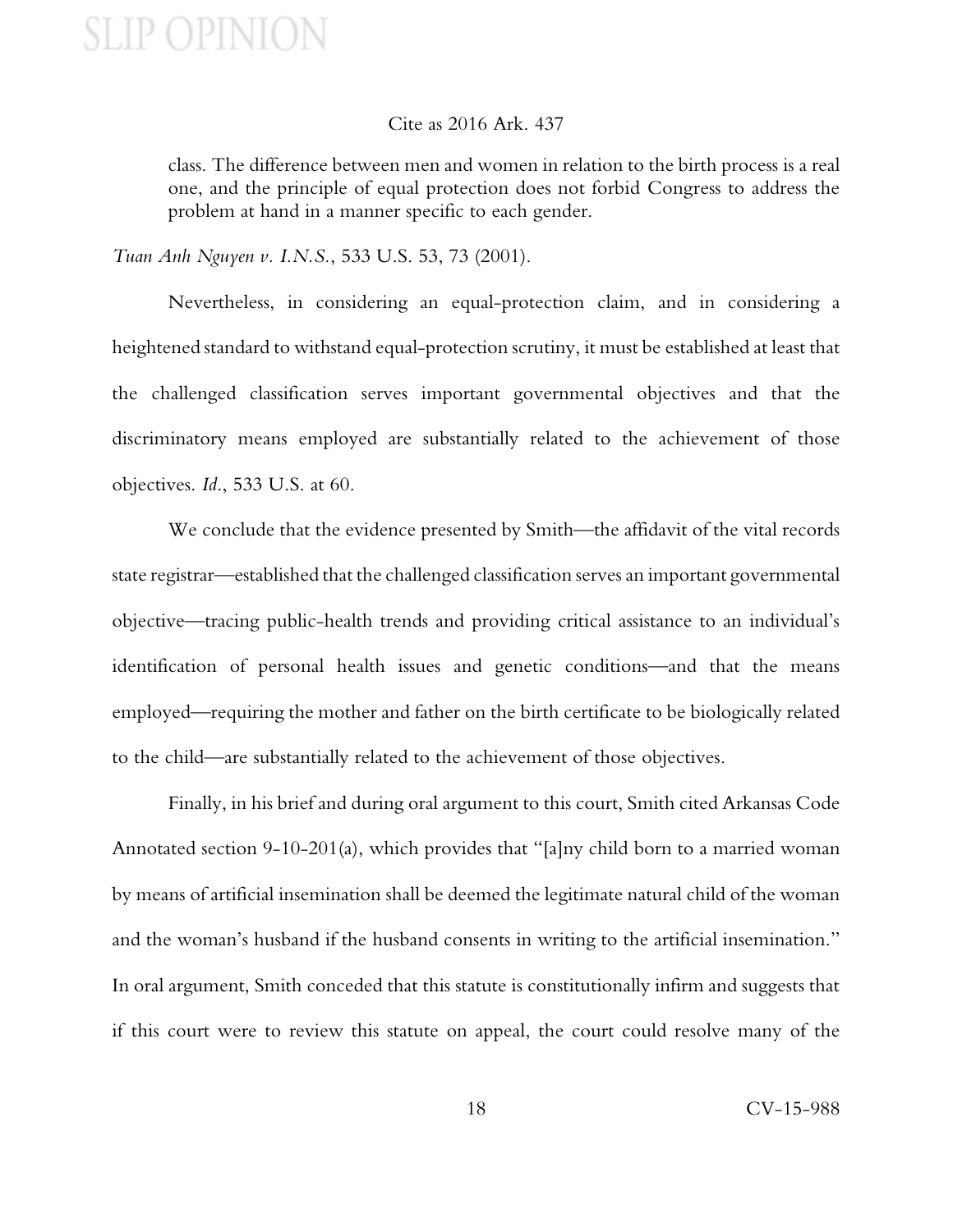#### Cite as 2016 Ark. 437

concerns raised by the appellees by amending the wording of the statute. However, this court is not a legislative body, and it cannot change the wording of the statute. The legislative branch of the state government has the power and responsibility to proclaim the law through statutory enactments, and the judicial branch has the power and responsibility to interpret the legislative enactments. *Fed. Express Corp. v. Skelton*, 265 Ark. 187, 197–98, 578 S.W.2d 1, 7 (1979). Furthermore, the circuit court did not rule on the constitutionality of this statute. Thus, Smith has failed to preserve this issue for appeal. *See, e.g.*, *TEMCO Constr., LLC v. Gann*, 2013 Ark. 202, at 12, 427 S.W.3d 651, 658. We decline to address Smith's argument.<sup>4</sup>

Because we conclude that the circuit court erred in finding that the case was controlled by *Wright*, and because we conclude that the circuit court erred in finding that Arkansas Code Annotated section 20-18-401(e), (f) and Arkansas Code Annotated section 20-18-406(a)(2) facially violated the appellees' rights to due process and equal protection, we reverse and dismiss.<sup>5</sup>

<sup>&</sup>lt;sup>4</sup>Chief Justice Brill's extended discussion of the statute is purely advisory in nature. As this court has said on numerous occasions, we neither answer academic questions nor issue advisory opinions. *See, e.g.*, *Hampton v. State*, 2014 Ark. 303, at 7, 437 S.W.3d 689, 693. The State suggested that we rewrite this same statute to address an issue that was never ruled on by the circuit court. Consistently with our longstanding practices and jurisprudence, we decline to do so. We further note that neither the Solicitor General in his oral argument nor Chief Justice Brill in his opinion has addressed the right of a child to knowledge of his or her biological parentage and the right of the child to a birth certificate issued by ADH that truthfully sets out his or her lineage.

<sup>5</sup> Justice Wood contends that this court should reverse and vacate the circuit court's order to conduct a full evidentiary hearing in light of concessions made by the State. The parties, however, have not requested such relief. The parties consider the case fully litigated and ready for a determination concerning whether the circuit court committed trial error. It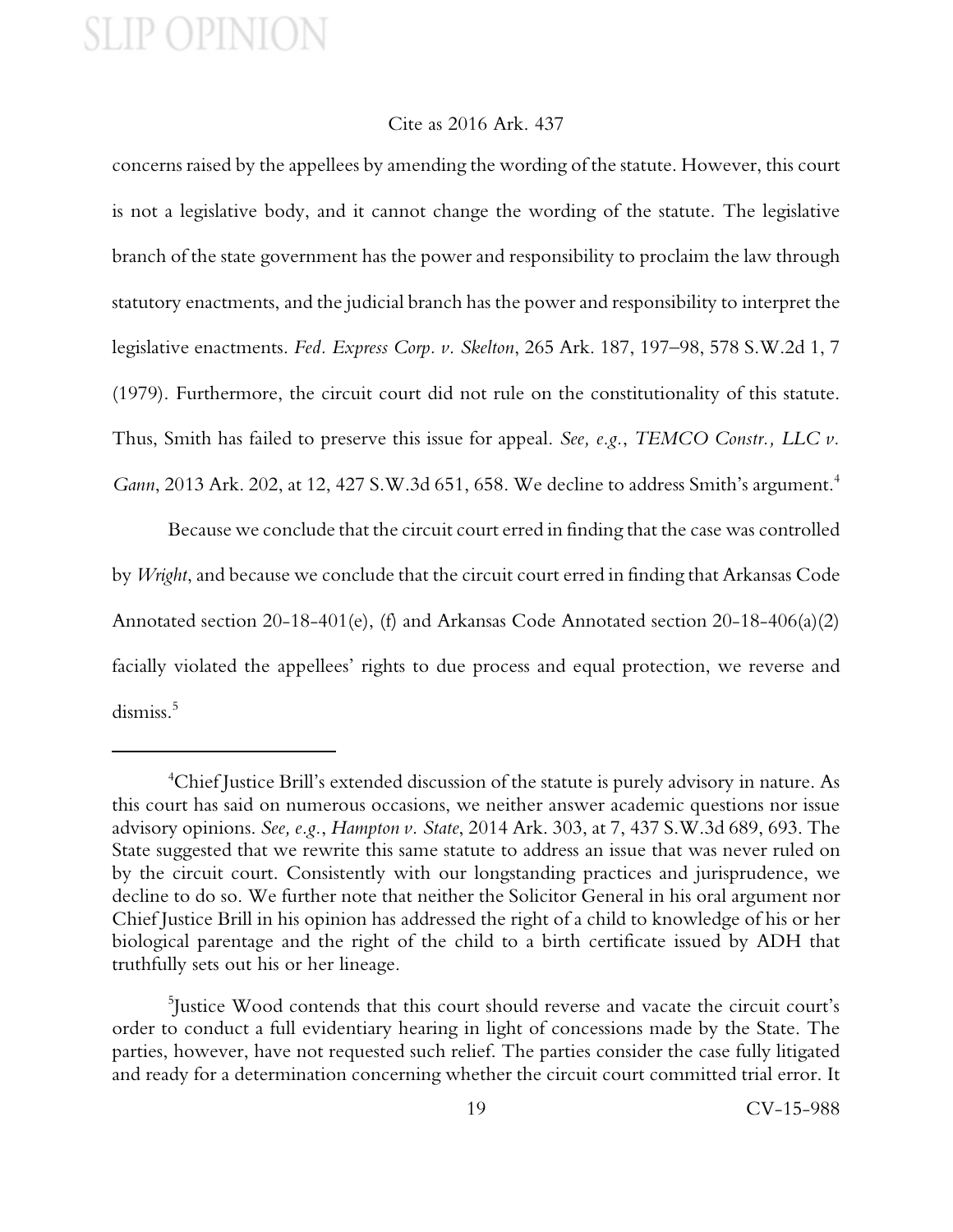### Cite as 2016 Ark. 437

On a collateral matter, in *Smith v. Pavan*, 2015 Ark. 474 (per curiam), this court granted in part and denied in part Smith's petition for an emergency stay pending appeal. This court also observed that the circuit court's order contained "inappropriate remarks," and we stated our intent to address the remarks following our receipt of the entire record on appeal. The gist of Judge Fox's remarks was that if this court granted the stay, then it would deprive persons of their constitutional rights, and that this court previously had deprived people of their constitutional rights in a separate matter. We remind Judge Fox that, in accordance with the Arkansas Code of Judicial Conduct, all courts take great care to "uphold and apply the law" and "perform all duties of judicial office fairly and impartially." Ark. Code Jud. Conduct R. 2.2. All courts intend to faithfully apply both federal and state constitutional law in a manner that does not result in the deprivation of constitutional rights. We remind Judge Fox that this same code requires a judge to "act at all times in a manner that promotes public confidence in the independence, integrity, and impartiality of the judiciary, and shall avoid

would be inappropriate for this court to reverse and remand a case for retrial—not because the circuit court committed trial error—but because this court wants the parties to present more evidence and raise more issues. This court has repeatedly stated that matters outside of the record will not be considered on appeal. *See, e.g.*, *McDermott v. Sharp*, 371 Ark. 462, 465, 267 S.W.3d 582, 585 (2007). Justice Wood further suggests that this court might stay its hand and remand to allow action by the General Assembly. However, there is nothing in the record to suggest that the General Assembly will pass laws that will address issuance of birth certificates. Morever, staying a case to await action by the General Assembly is unlike circumstances where we stay an appeal pending the disposition of another case that is on appeal in federal court that addresses the same issues. *See Unborn Child Amendment Comm. v. Ward*, 318 Ark. 165, 883 S.W.2d 817 (1994) (staying appeal of a circuit-court order after recognizing that, until such time as the federal court's decision is reversed by the appropriate appellate court, the permanent injunction issued by the federal district court will be binding on the State of Arkansas and its instrumentalities).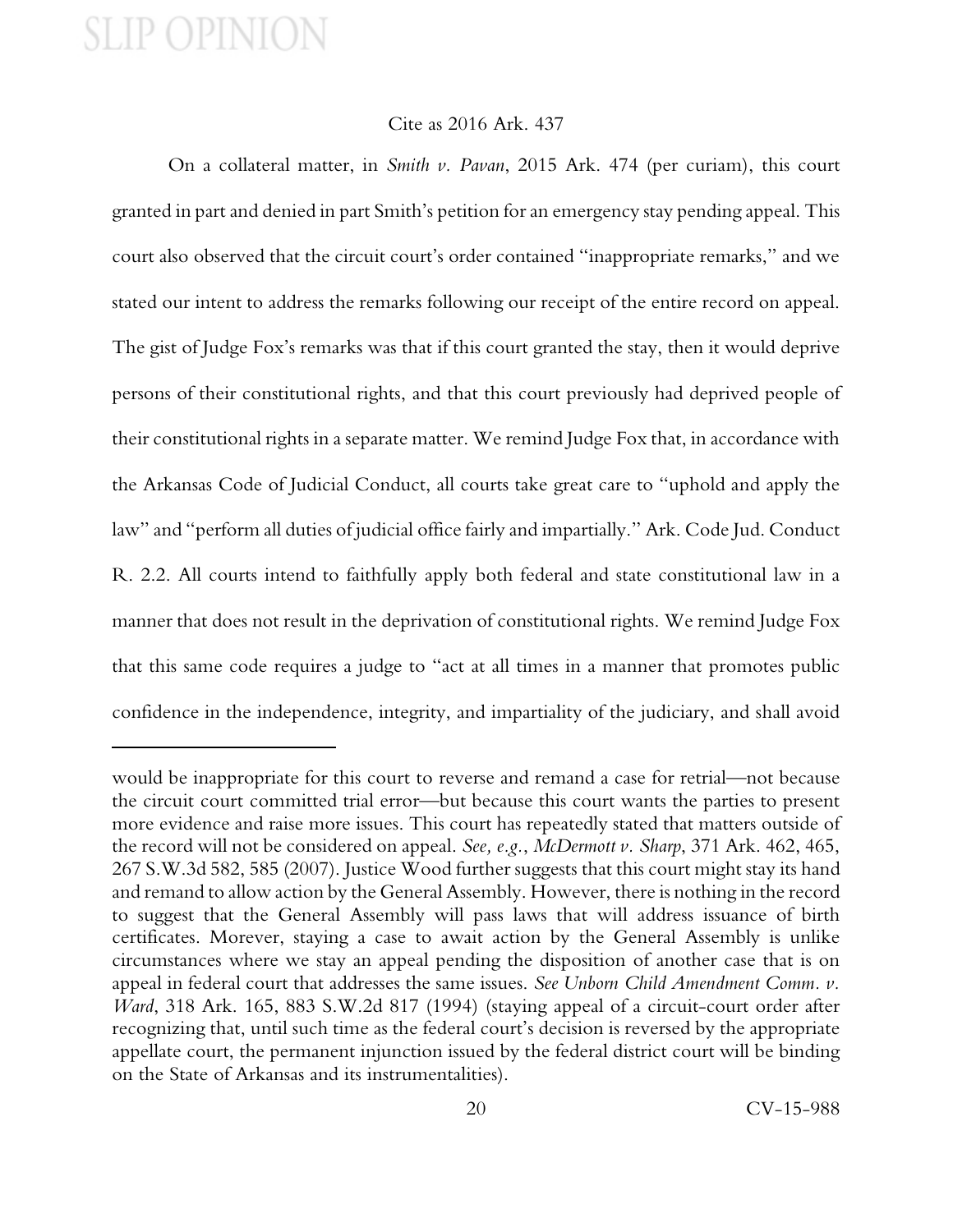impropriety and the appearance of impropriety." Ark. Code Jud. Conduct R. 1.2. A remark made to gain the attention of the press and to create public clamor undermines "public confidence in the independence, integrity, and impartiality," not only of this court, but also of the entire judiciary. Judge Timothy Davis Fox is hereby admonished for his inappropriate comments made while performing the duties of his judicial office.<sup>6</sup>

Reversed and dismissed.

BRILL, C.J., and WOOD, J., concur in part and dissent in part.

DANIELSON, J., dissents.

### **HOWARD W. BRILL, Chief Justice, concurring in part and dissenting in part.**

Come gather 'round people Wherever you roam And admit that the waters Around you have grown And accept it that soon You'll be drenched to the bone If your time to you is worth savin' Then you better start swimmin' or you'll sink like a stone For the times they are a-changin'

. . . .

<sup>6</sup>Citing several cases, Justice Danielson asserts that this court should not caution Judge Fox for his inappropriate comments made while performing the duties of his judicial office. These cases, however, are wholly inapposite to the present situation; they do not involve the cautioning of a trial judge for comments made while performing judicial duties, but rather concern criminal or contempt proceedings against laymen. When one rules as a judge, he is governed by ethical considerations and restrictions not required or even expected of laymen. Experience has established that the public will benefit if the judge obeys them. The question presented is whether a circuit judge may indulge in unfounded and intemperate criticism or abuse of the courts while on the bench.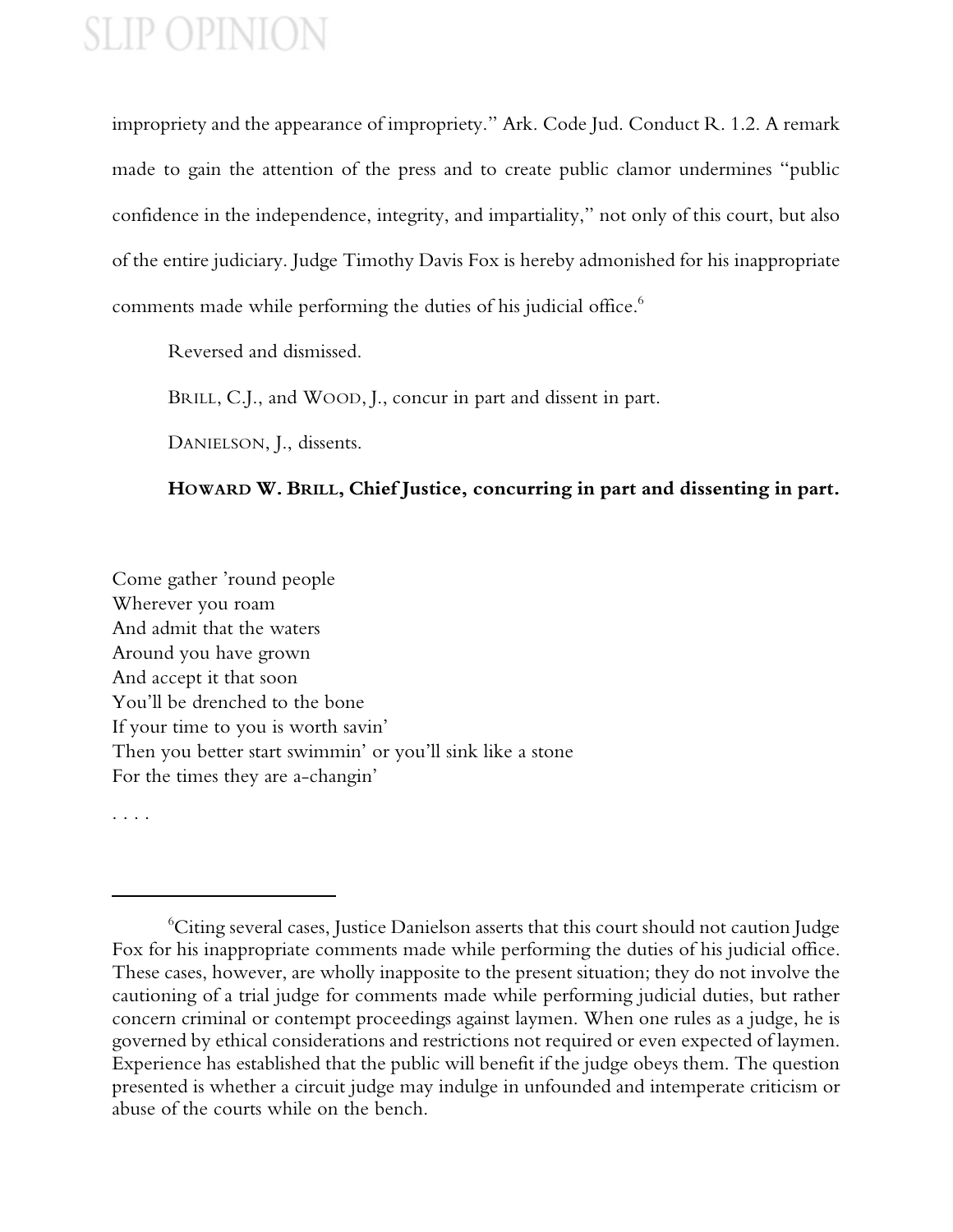Come senators, congressmen Please heed the call Don't stand in the doorway Don't block up the hall For he that gets hurt Will be he who has stalled There's a battle outside and it is ragin'

 $Bob$   $D$ ylan $<sup>1</sup>$ </sup>

The Supreme Court of the United States has held that state bans on same-sex marriage violated the Due Process and Equal Protection Clauses of the Fourteenth Amendment to the United States Constitution. *Obergefell v. Hodges*, 576 U.S. \_\_\_, 135 S. Ct. 2584 (2015). *See also* Ark. Const. art. II, § 3 ("The equality of all persons before the law is recognized."). The six plaintiffs in this case have sought judicial relief to obtain birth certificates for their children. It is true that "individuals need not await legislative action before asserting a fundamental right." *Obergefell*, 576 U.S. at \_\_\_, 135 S. Ct. at 2605. But our tripartite system of government rests on the premise that the three branches not only have separate powers, but also have unique powers and responsibilities and capabilities. I write this opinion, concurring in part and dissenting in part, to highlight the roles of all three branches. I would affirm in part the ruling of the circuit court, and I would reverse in part the ruling of the circuit court.

### I. *The Effect of Obergefell*

<sup>1</sup> Bob Dylan, *The Times They Are A-Changin' on The Times They Are A-Changin'* (Columbia Records 1964). The Nobel Prize in Literature was awarded to Bob Dylan "for having created new poetic expressions within the great American song tradition." Press Release-The Nobel Prize in Literature 2016 (Oct. 13, 2016), <https://nobelprize.org/nobel prizes/literature/laureates/2016/press/html>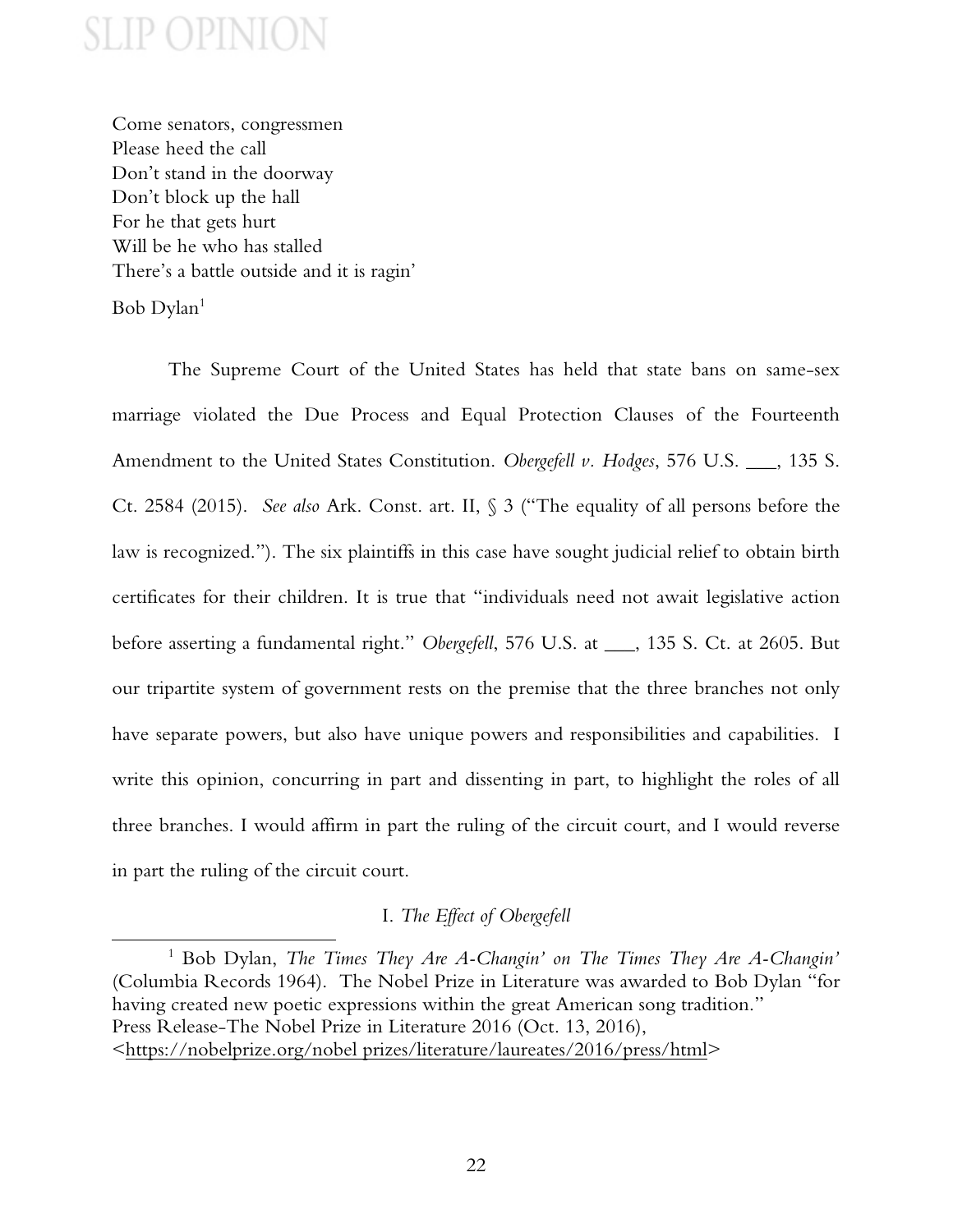The holding in *Obergefell* is narrow: The Supreme Court declared same-sex marriage legal in all fifty states. The question here is the broader impact of that ruling as it affects birth certificates. In its list of aspects of marital status, the Court mentioned "birth certificates." The present case asks whether a married same-sex couple is entitled to a birth certificate for a child born to one of the married individuals. The logical extension of *Obergefell*, mandated by the Due Process Clause and the Equal Protection Clause, is that a same-sex married couple is entitled to a birth certificate on the same basis as an oppositesex married couple. As the Court stated in *Obergefell*, same-sex couples may not be denied "the constellation of benefits that the States have linked to marriage." 576 U.S. at \_\_\_, 135 S. Ct. at 2601. The right to a birth certificate is a corollary to the right to a marriage license. I analyze the circuit court's ruling, and the issues presented, in light of three scenarios.

### A. Scenario One

Two married couples wish to be parents. Unable to conceive naturally, they use an anonymous donor's sperm for artificial insemination. In each couple, the woman gives birth to a child.

The first couple is a man and a woman. Arkansas Code Annotated section 9-10- 201(a) (Repl. 2015) "deems" the husband to be the father of the child, provided that he has consented in writing to the artificial insemination. The donor has no legal responsibility or rights to the child. The birth certificate will name the woman and her husband as the parents of the child.

23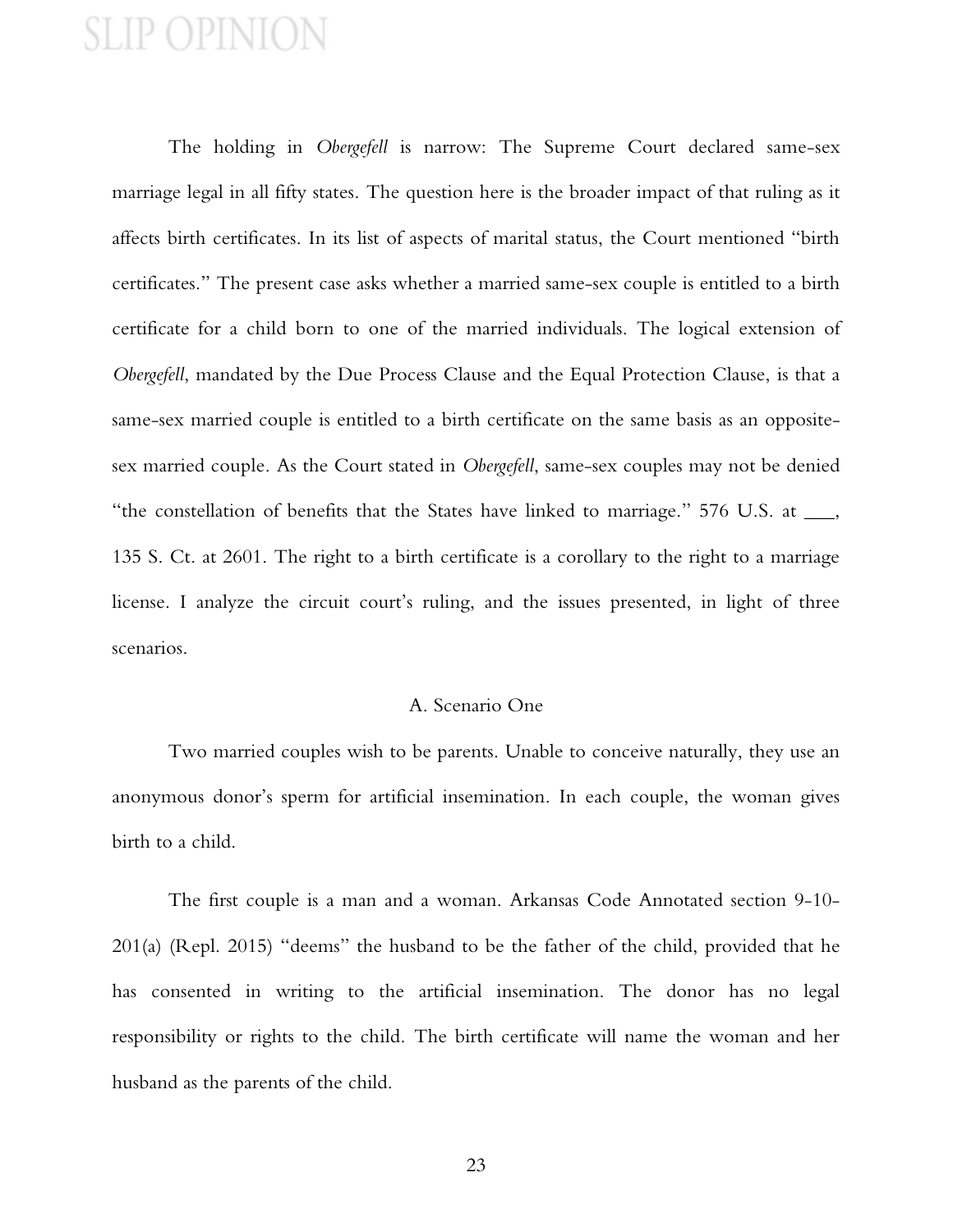The second couple is a woman and a woman. But the language of the statute says "husband." At oral argument, the State of Arkansas conceded, properly so, that, pursuant to the Court's holding in *Obergefell*, the second couple is entitled to a birth certificate listing both women as parents. The State suggested that this court simply substitute the word "spouse" for "husband" in section 9-10-201(a). This statutory provision was not fully litigated below and was not ruled on by the circuit court. Without engaging in that statutory legerdemain, the circuit court granted the relief in decreeing the issuance of birth certificates to the two married same-sex couples. In light of *Obergefell*, this court should affirm that result. Accordingly, I dissent from that part of the majority opinion denying relief.<sup>2</sup> I would remand this part of the circuit court's order for appropriate action.

#### B. Scenario Two

Two unmarried couples wish to be parents. Unable to conceive naturally, they use the sperm of an anonymous donor for artificial insemination. In each instance, the woman gives birth to a child. The first couple is a man and woman. The second couple is a woman and a woman.

After the child is born to the woman, the couple marries and seeks a birth certificate with both names. Neither couple may use section 9-10-201(a), which is limited to couples married at the time of the artificial insemination. How is the other individual to be added to the birth certificate as a parent? How do these couples obtain a birth certificate? After *Obergefell*, may the burden on the same-sex couple be greater than the burden on the opposite-sex couple?

<sup>&</sup>lt;sup>2</sup> Although I find some of Judge Fox's comments inappropriate, I dissent from the majority's decision to admonish him.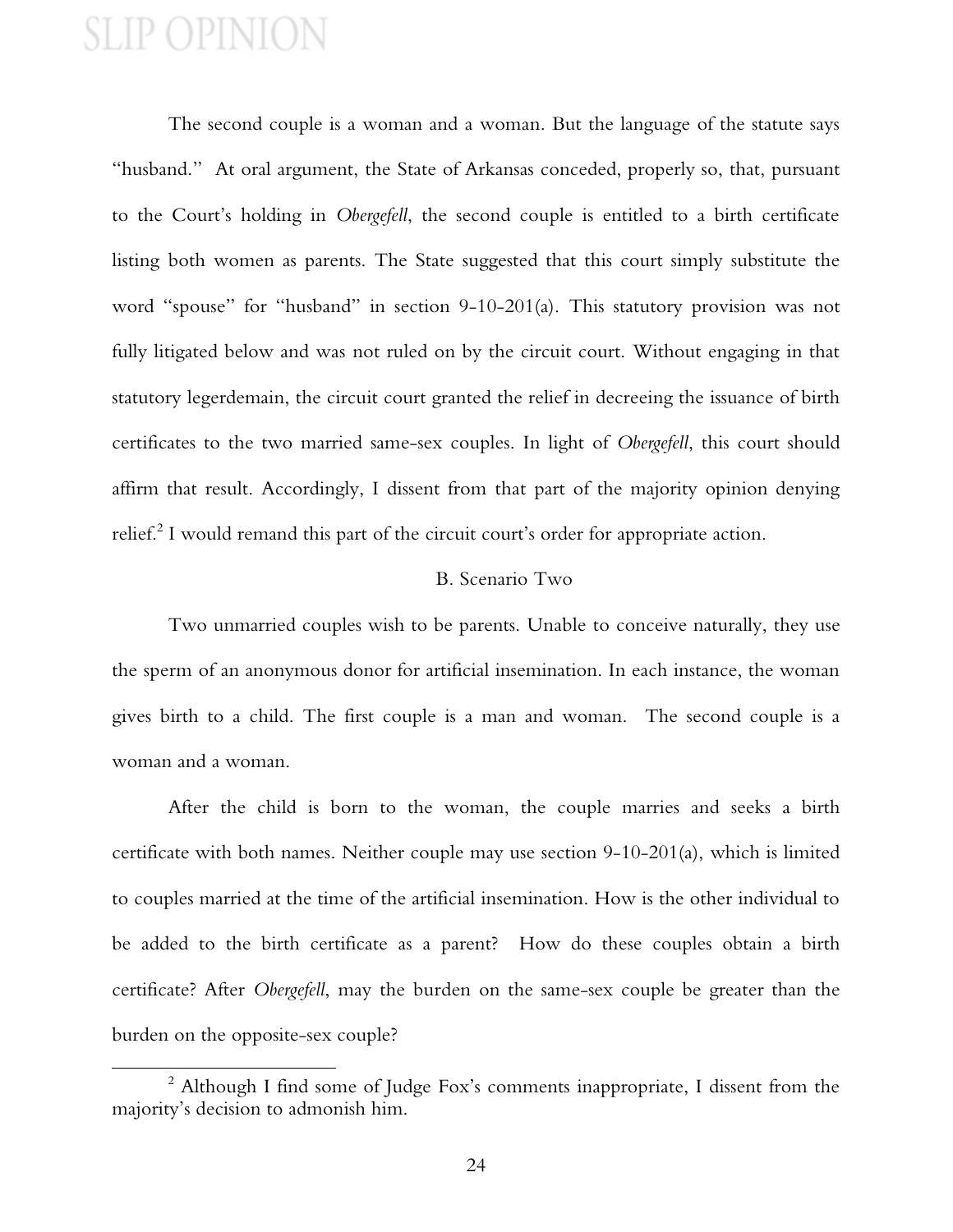Arkansas Code Annotated section 20-18-406(a)(2) (Repl. 2014) states that a new birth certificate will be issued when there is "any evidence, as required by regulation, proving that the person has been legitimated, or that a court of competent jurisdiction has determined the paternity of the person or that both parents have acknowledged the paternity of the person." Although the application of this provision may be obvious in the case of an opposite-sex couple, it is not obvious in the case of a same-sex couple. What is the "evidence, as required by regulation"? What is the meaning of "the person has been legitimated"? What is the "paternity of the person"?

I concur with the majority's decision that the circuit court exceeded its authority in giving a court-ordered definition of the phrase "person has been legitimated" in Arkansas Code Annotated section 20-18-406. In addition, the circuit court's striking subsections (e) and (f) of Arkansas Code Annotated section 20-18-401 may have unforeseen consequences or an impact on parents going far beyond those in this litigation. The circuit court had no basis to award this particular relief to the unmarried couple who had a child and subsequently married. Legislative and executive actions are necessary to provide what *Obergefell* requires.

The need for legislative and executive action is demonstrated by consideration of an affidavit submitted by the State in its motion for summary judgment. Melinda Allen, the Vital Records State Registrar for the Arkansas Department of Health, stated, in relevant part,

If an Arkansas hospital where a woman gives birth to a child submits documentation to ADH reflecting both the woman and her spouse or another person as parents of the child, ADH issues an original birth certificate reflecting both the woman and her spouse or other indicated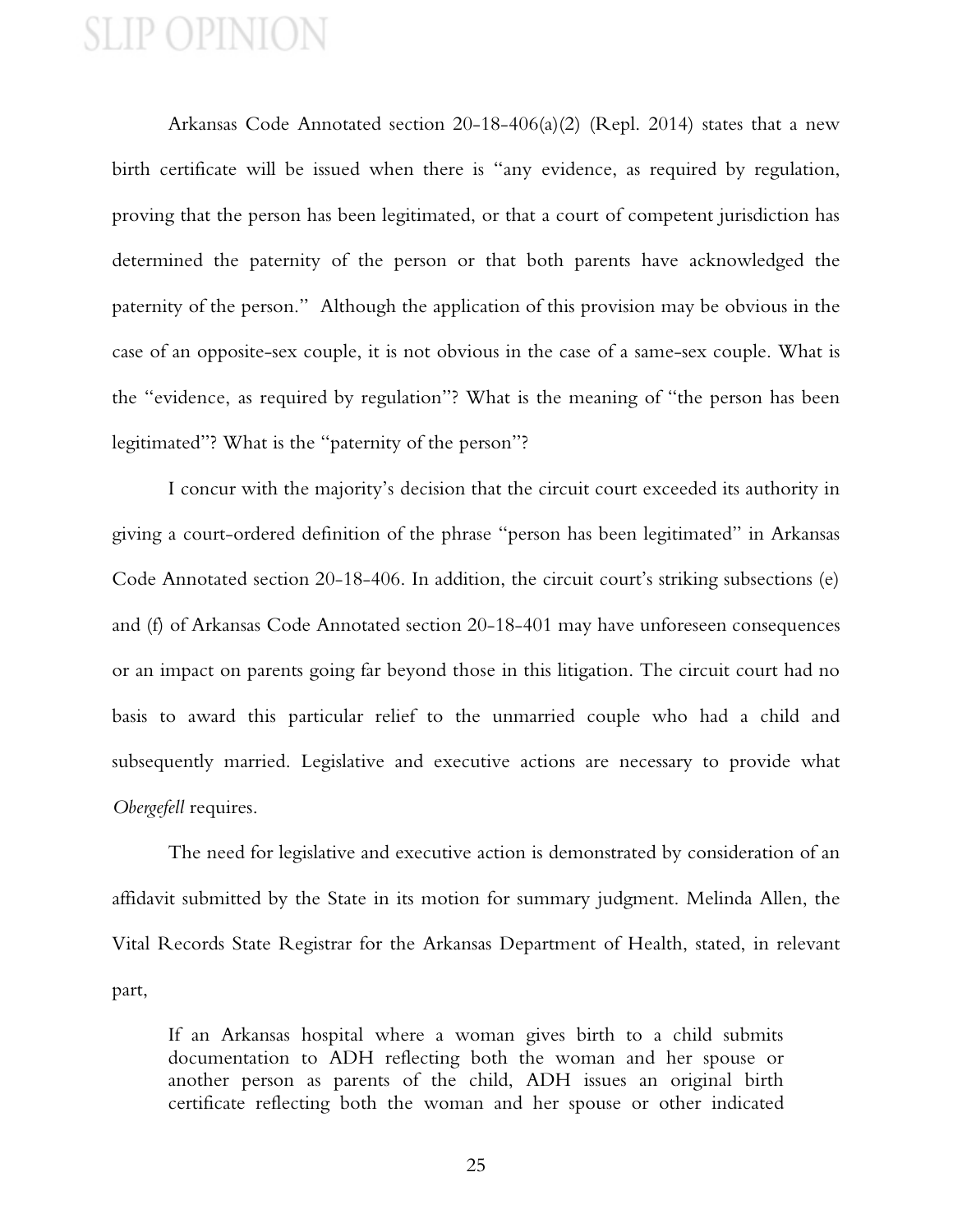person as parents of the child. . . . ADH processes all original birth certificates of children born in Arkansas hospitals based upon information submitted by the hospitals without regard to the sexual orientation, gender, or marital status of the woman giving birth to the child, and without regard to the sexual orientation, gender, or marital status of any other parent of the child.

The affidavit of Melinda Allen also states,

ADH amends birth certificates to add a parent if presented with a court order determining parentage or otherwise granting parental rights to an intended parent, or approving adoption by an intended parent, or otherwise instructing ADH to amend a birth certificate to add an intended parent. ADH processes such amendments without regard to the sexual orientation, general, marital status, or any other characteristic of any parent or intended parent of a child.

The circuit court appears to have relied on Allen's affidavit that the unmarried, same-sex couple was nevertheless entitled to a birth certificate at the time of the child's birth. However, that affidavit, and the practice that it proclaims, may be inconsistent with the existing Arkansas statutes. For instance, the affidavit speaks of the "intended parent," a phrase not found in that statutory provision. I can only repeat the point made above that legislative and executive actions are needed to effect appropriate and required changes.

#### C. Scenario Three

Two married couples, one opposite-sex and one same-sex, wish to be parents. In the case of each couple, none of the spouses could give birth. If a child becomes available to the couples, the statutory mechanism for parenthood is adoption. *See* Ark. Code Ann. §§ 9-9-201 et seq. Under the rationale of *Obergefell*, both married couples are to be treated equally. The law is now gender-neutral: each couple may now seek adoption under the statutory standards and obtain a birth certificate.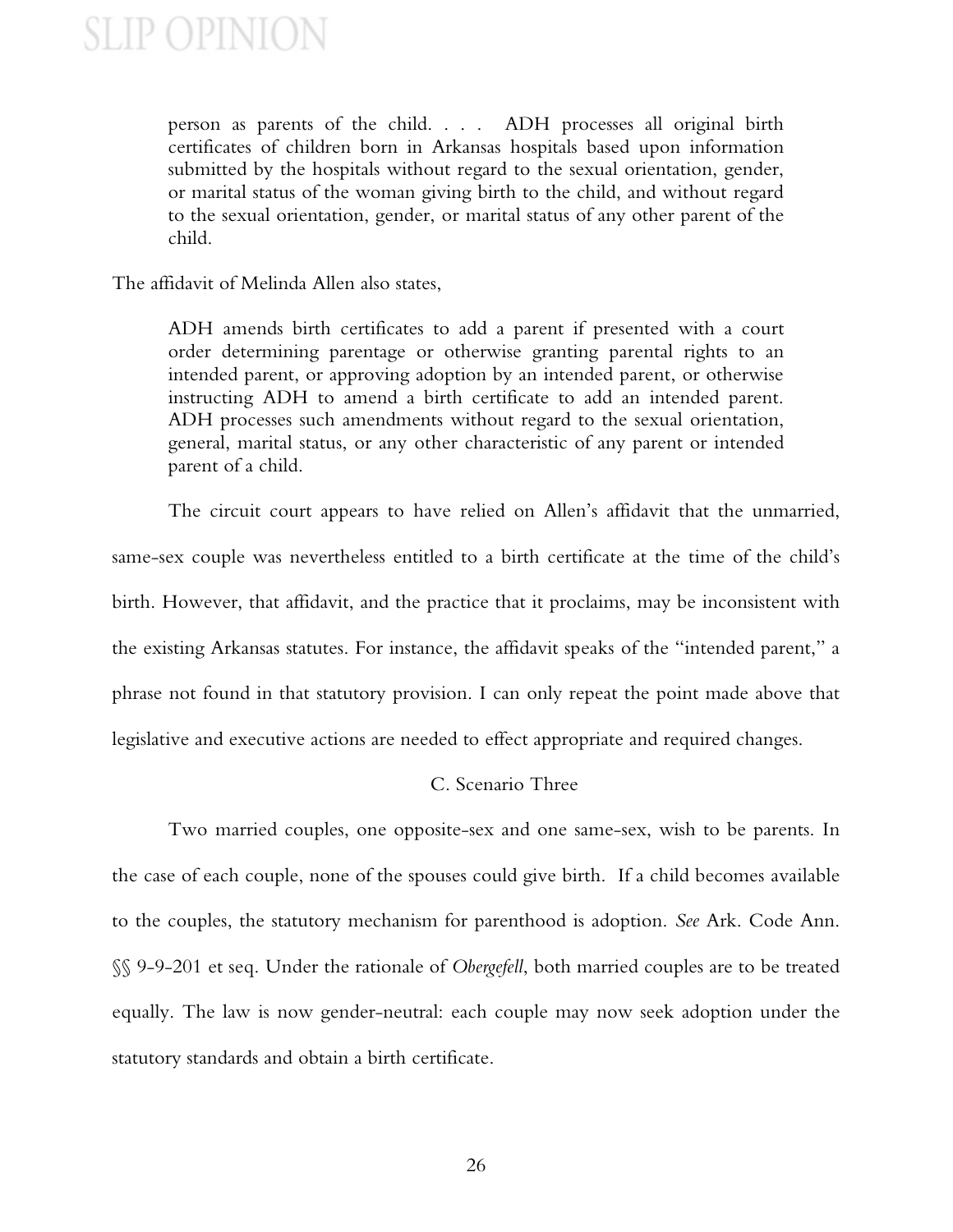#### II. *Conclusion*

These scenarios are a mere preview of the variations that may be presented by the changes in society and the changes in reproductive methods. Regardless of personal values and regardless of a belief that the United States Supreme Court may have wrongfully decided a legal issue, all are bound by the law of the land.<sup>3</sup> *See* U.S. Const. art. VI, cl. 2. The oath taken by state judges, legislators, and executive officers is to uphold the Constitution of the United States and the Constitution of the State of Arkansas. This court has no power to order the legislature to make statutory changes or the executive branch to alter regulations.<sup>4</sup>

The three branches of our government protect the constitutional rights of its citizens. In *Federal Express Corporation v. Skelton*, 265 Ark. 187, 197, 578 S.W.2d 1, 7 (1979), this court aptly stated,

Our government is composed of three separate independent branches: legislative, executive and judicial. Each branch has certain specified powers delegated to it. The legislative branch of the State government has the power and responsibility to proclaim the law through statutory enactments. The judicial branch has the power

<sup>3</sup> Following the *Obergefell* decision, Governor Asa Hutchinson issued the following statement: "While my personal convictions will not change, as Governor I recognize the responsibility of the state to follow the direction of the U.S. Supreme Court. As a result of this ruling, I will direct all state agencies to comply with the decision. . . ." Press Release of June 26, 2015.

<sup>4</sup> *See Marie v. Mosier*, \_\_\_ F. Supp. 3d \_\_\_, 2016 WL 3951744 (D. Kan. July 22, 2016) (issuing an injunction against state defendants to comply with the broad holding of *Obergefell* and stating that the court "cannot assign plaintiffs' constitutional rights to . . . uncertainty . . . [of] defendants' assurances of future compliance); *Henderson v. Adams*, \_\_\_ F. Supp. 3d \_\_\_, 2016 WL 3548645 (S.D. Ind. June 30, 2016) (holding that statutory scheme violated same-sex parents' rights to equal protection); *Brenner v. Scott*, 2016 WL 3561754 (N.D. Fla. Mar. 30, 2016) ("That the Legislature chose not to pass legislation to bring Florida['s birth certificate statute] into compliance [with the ruling in *Obergefell*] does not help [state officials].").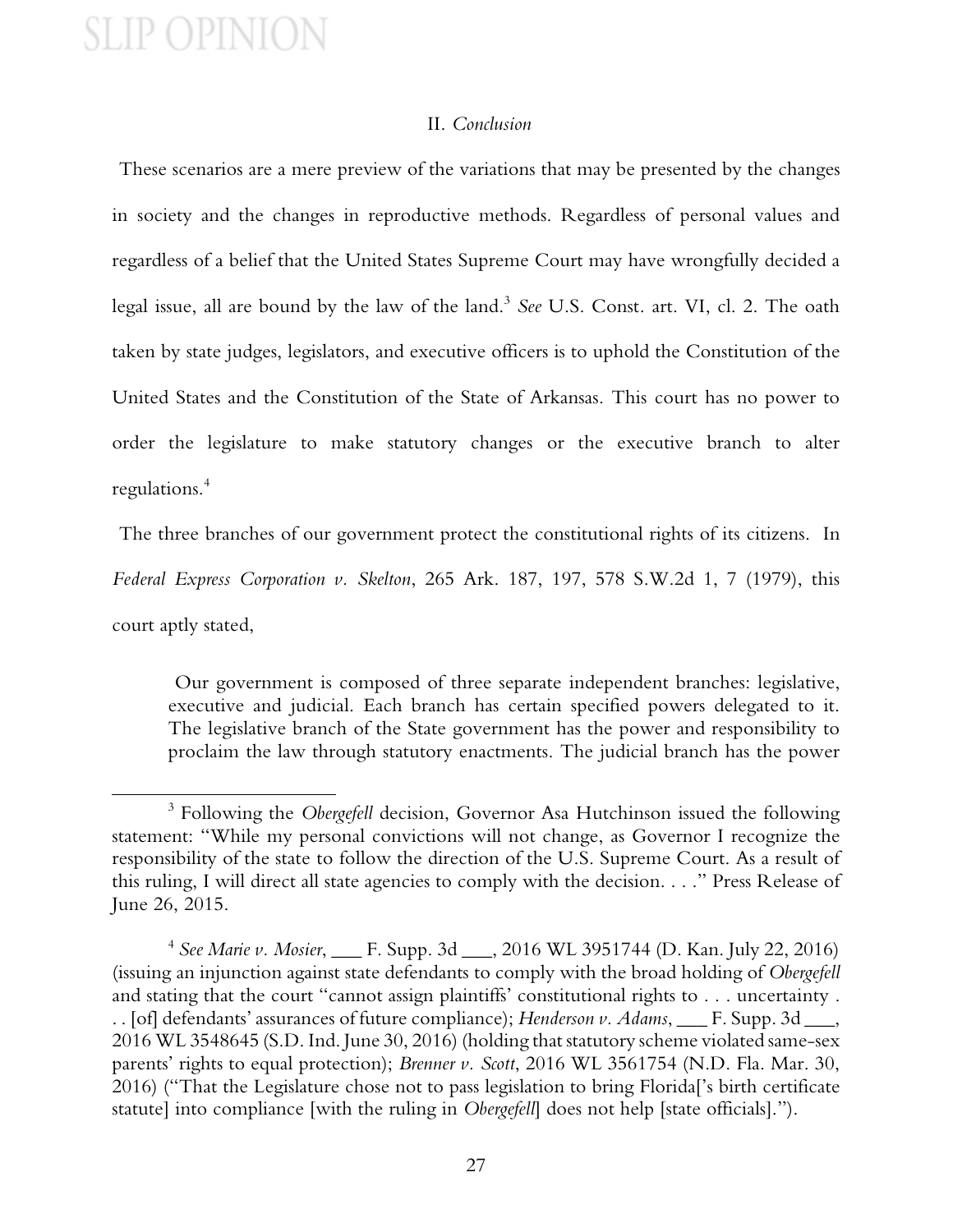and responsibility to interpret the legislative enactments. The executive branch has the power and responsibility to enforce the laws as enacted and interpreted by the other two branches.

The times indeed are a-changin'. All three branches of the government must change accordingly. It is time to heed the call.

**RHONDA K. WOOD, Justice, concurring in part and dissenting in part.** The fluid nature of everyone's reaction to the same-sex marriage decision and the State's understandably evolving response to it requires this court to reverse, vacate, and remand the portion of the circuit court's order regarding the facial and as-applied constitutional challenges to Ark. Code Ann. §§ 20-19-401 and 406. Under the prudential-mootness doctrine, which I encourage this court to adopt, a court may withhold relief based on "considerations of prudence and comity for coordinate branches of government [that] counsel the court to stay its hand, and to withhold relief it has the power to grant." *S. Utah Wilderness All. v. Smith*, 110 F.3d 724, 727 (10th Cir. 1997) (citing *Chamber of Commerce v. United States Dep't of Energy*, 627 F.2d 289, 291 (D.C. Cir. 1980)).

In simple terms, this case is fluctuating and underdeveloped. In addition, and contrary to the majority's view, I believe states must comprehensively review their laws so that married same-sex couples and opposite-sex couples receive the same benefits of marriagein light of the United States Supreme Court's decision in *Obergefell v. Hodges*, 135 S. Ct. 2584 (2015). I encourage the legislature to address the relevant birth-certificate statutes in the upcoming session to avoid a plethora of litigation and confusion for the courts. After all, these decisions are matters of policy that are best made by the legislative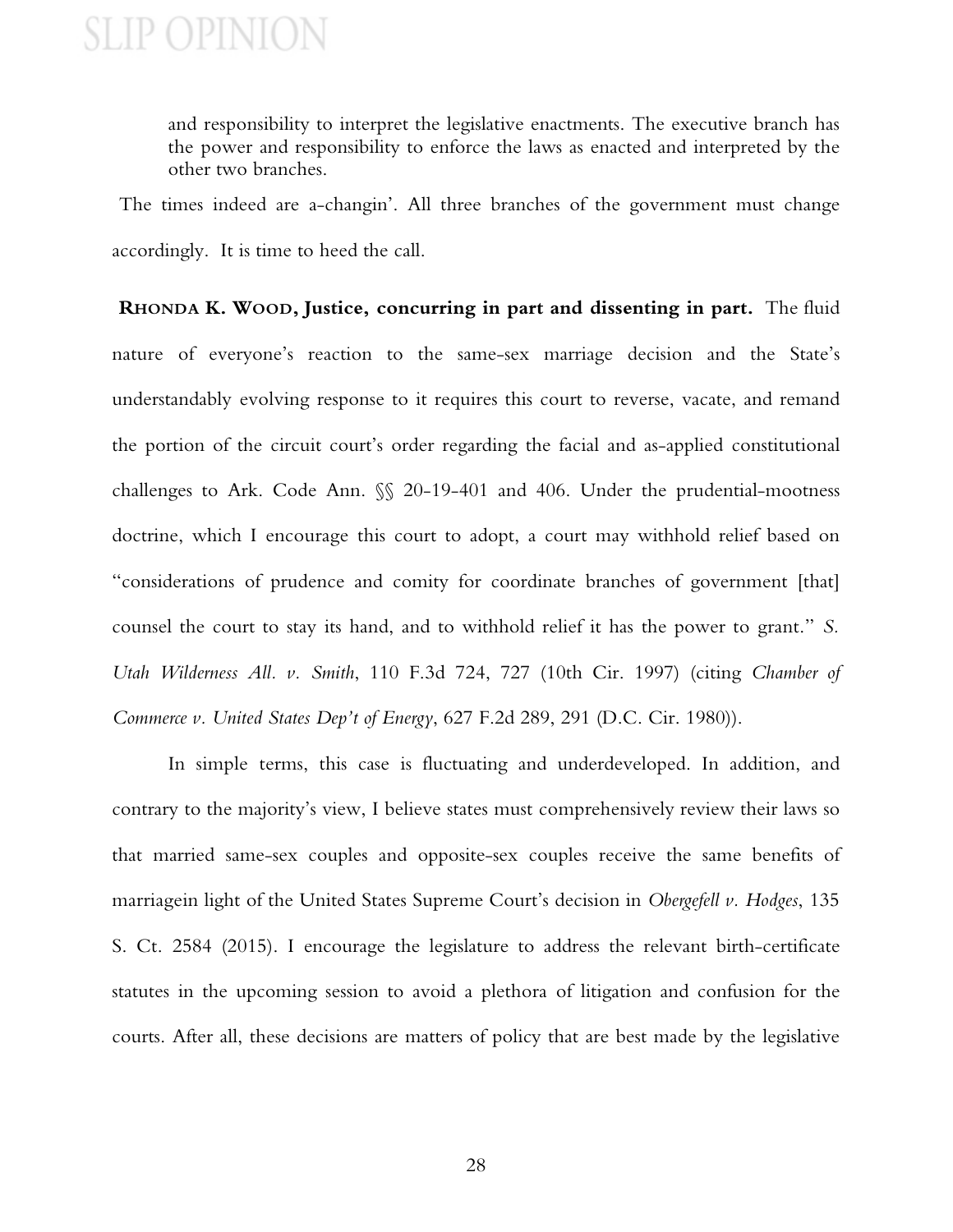branch, which has the exclusive authority to determine public policy. *State Farm Mut. Auto. Ins. Co. v. Henderson*, 356 Ark. 335, 342, 150 S.W.3d 276, 280 (2004).

The federal court's prudential-mootness doctrine should be adopted and applied to this case. This doctrine has "particular applicability in cases . . . where the relief sought is an injunction against the government." *S. Utah Wilderness All.*, 110 F.3d at 727. The key consideration is whether "circumstances changed since the beginning of litigation that forestall any occasions for meaningful relief." *Id.* Two key circumstances have developed since this litigation started. First, plaintiffs received relief in that the State has issued the appropriate birth certificates to them. Second, the State concedes that the relevant statutes involving determination of parentage must comply with *Obergefell*, including the statute governing the status of people born via artificial insemination. These developments render the majority's decision provisional.

The provisional nature of this case is enhanced by its procedural posture. The parties filed cross-motions for summary judgment. When summary judgment is sought, the circuit court must decide if "the pleadings, depositions, answers to interrogatories and admissions on file, together with the affidavits, if any, show that there is no genuine issue as to any material fact and that the moving party is entitled to judgment as a matter of law." Ark. R. Civ. P. 56(c) (2016). But this does not mean that the mere existence of cross-motions for summary judgment implies there are no genuine issues of material fact. "The fact that both parties simultaneously are arguing that there is no genuine dispute of fact, however, does not establish that a trial is unnecessary thereby empowering the court to enter judgment as it sees fit." Charles A. Wright, Arthur Miller & Mary Kay Kane, *Federal Practice & Procedure*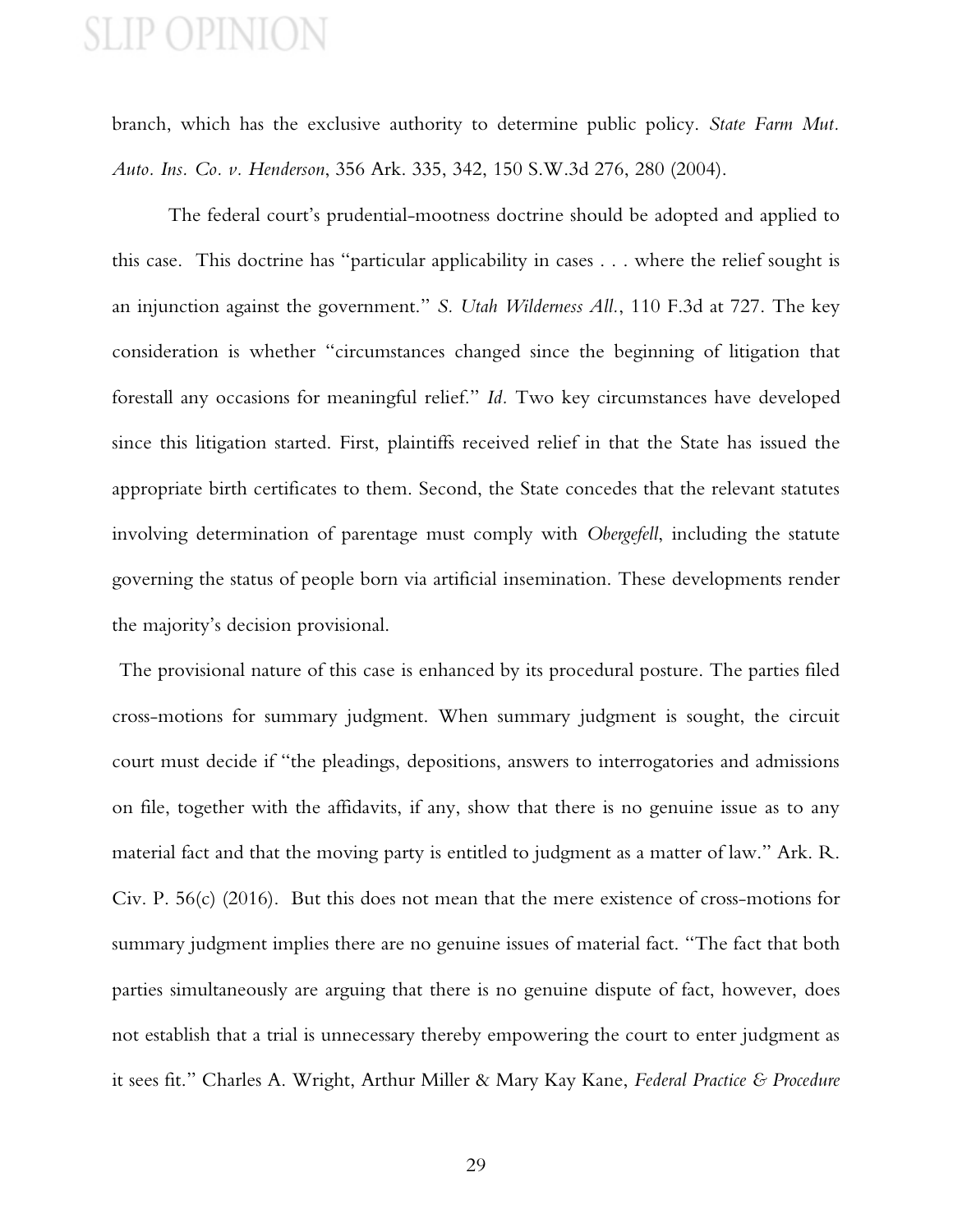§ 2720, 327–28 (3d ed. 1998) (explaining in terms of the federal rules). In other words, when two parties file cross-motions, there may still be undisputed or unresolved facts. The parties in those cases are only "contending for the purpose of his own motion that there is no material issue of fact in the case." *Wood v. Lathrop*, 249 Ark. 376, 379, 459 S.W.2d 808, 809 (1970). Thus, even with the parties' stipulation, the court must still determine whether the material facts needed to prove the allegation are indeed present and undisputed.

The difficulty on appeal is much has changed: both parties concede that material facts have changed; the State's application of Arkansas' statutes has changed; and the State's interpretation of *Obergefell* has changed. First, according to the affidavit of the State Registrar of Vital Records, the Department of Health will issue birth certificates listing both same-sex parents if the hospital submits documentation reflecting that fact. However, the parties disputed at oral argument how the department's decision is actually being applied. There are no facts in the record to resolve this dispute. Moreover, the State has now conceded that children born of artificial insemination should have both parents deemed the natural parents, whether same-sex or opposite sex, under Ark. Code Ann. § 9- 10-201 (Repl. 2015) and asserts that it will place both same-sex parents on the birth certificate under the State's new interpretation of this statute. This statute provides that "[a]ny child born to a married women by means of artificial insemination shall be deemed the legitimate natural child of the women and the women's husband [read spouse] if the [spouse] consents in writing to the artificial insemination." Ark. Code Ann. § 9-10-201(a). It is likely, therefore, that a same-sex couple will now have both spouses' names listed on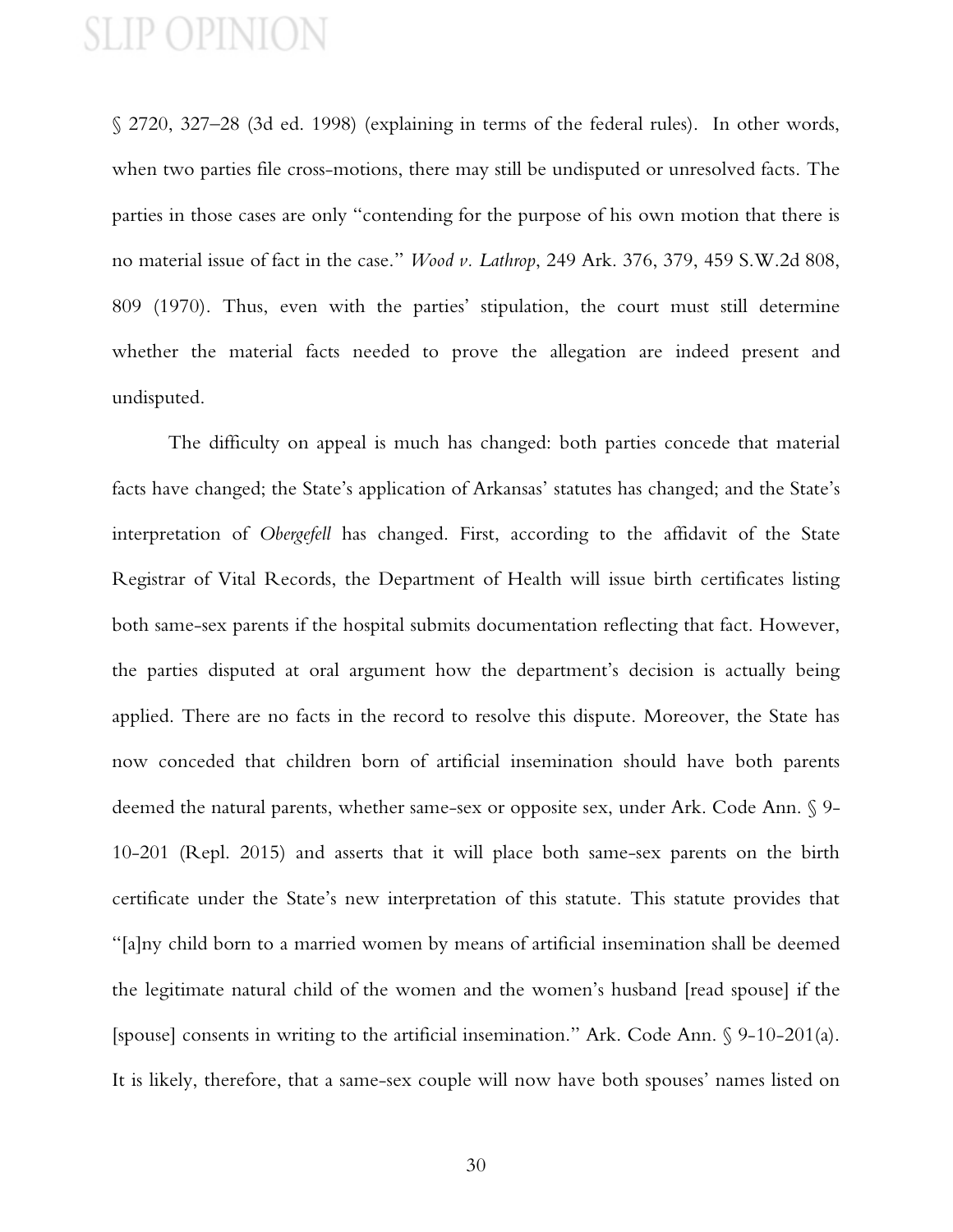the original birth certificate without a court order, so long as the child was conceived via artificial insemination, the same-sex marriage occurred prior to the insemination, and the non-biological parent consented to the insemination. Appellants and appellees both conceded at oral argument this would resolve the challenge by two of the three same-sex marriage couples. Thus, any legal challenge in this regard could be moot if the trial court finds that the facts are as presented at oral argument.

The case thus shifts to whether section 20-18-406, which provides for the issuance of new birth certificates, is constitutional. This statute allows the registrar to issue a new certificate upon "any evidence, as required by regulation, proving that the person has been legitimated." Ark. Code Ann. § 20-18-406(a)(2) (Repl. 2014). The department currently has a regulation that provides for legitimation upon "an affidavit of paternity signed by the natural parent of said child, together with a certificate copy of the parents' marriage record." Ark. Admin. Code § 007.12.1-5.2. The State claims that the affidavit of paternity requires the parent to swear to *biological* parentage. Thus, it maintains, the regulation survives an equal-protection challenge because it discriminates on biology rather than sexual orientation. However, because the circuit court did not have this affidavit before it, neither it nor this court can consider whether the State's contention is sufficient to survive rational-basis review. In other words, the both parties failed to prove entitlement to summary judgment regarding this statute because this critical material fact is still in dispute.

This court considers only the record before us and the arguments presented to the trial court. *E.g.*, *Dodge v. Lee*, 352 Ark. 235, 236–37, 100 S.W.3d 707, 709 (2003) (noting the well-settled "rule that matters outside the record will not be considered on appeal").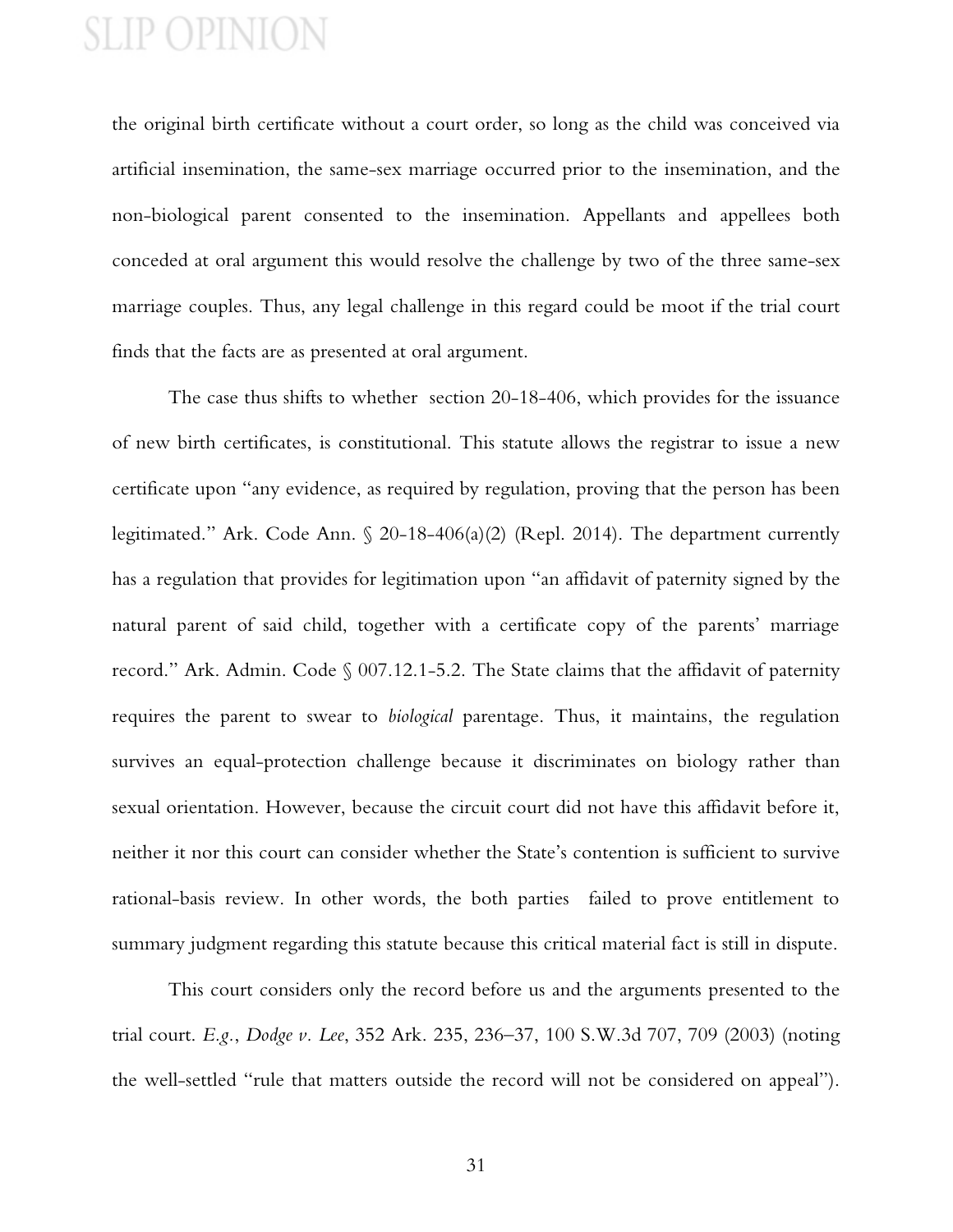Clearly, this fluid situation has caused the facts to change from when the circuit court granted summary judgment until now. It is doubtful whether the material statements made by the registrar in her affidavit, though correct at the time, still exist today. Nor had the State conceded below, as it has done on appeal, that some of the plaintiffs were entitled to relief under another statute. We should apply the prudential-mootness doctrine, refrain from addressing the constitutional challenges, and remand for the circuit court to consider the case in light of the now-disputed facts and the State's concession. We will not be the only court to have done so on birth-certificate issues arising from *Obergefell*. *See Marie v. Mosier*, \_\_\_ F. Supp. 3d \_\_\_, 2016 WL 3951744 (D. Kansas Jul. 22, 2016).

 A remand to the circuit court would also give the legislature time in the upcoming session to amend the birth-certificate statutes to comply with *Obergefell*. In fact, the State argued that the legislature is the proper forum to address this issue. I also depart from the majority regarding its interpretation of *Obergefell*. There, the Court concluded that statelaw bans on same-sex marriage violated the equal-protection clause of the Fourteenth Amendment. In addition to this, the Court concluded that same-sex marriage bans also violated the Due Process Clause. 135 S. Ct. at 2604. But focusing on equal protection, the Court held that "same-sex couples may exercise the fundamental right to marry." *Id.* at 2604–05. And earlier in the opinion, the Court noted that "birth and death certificates" were "aspects of marital status." *Id.* at 2601. Thus, in my view, states cannot constitutionally deny same-sex couples the benefits to marital status, which include equal access to birth certificates. To bring our state laws in compliance with *Obergefell*, the legislature may choose to either amend the statute to apply neutrally to same-sex marriages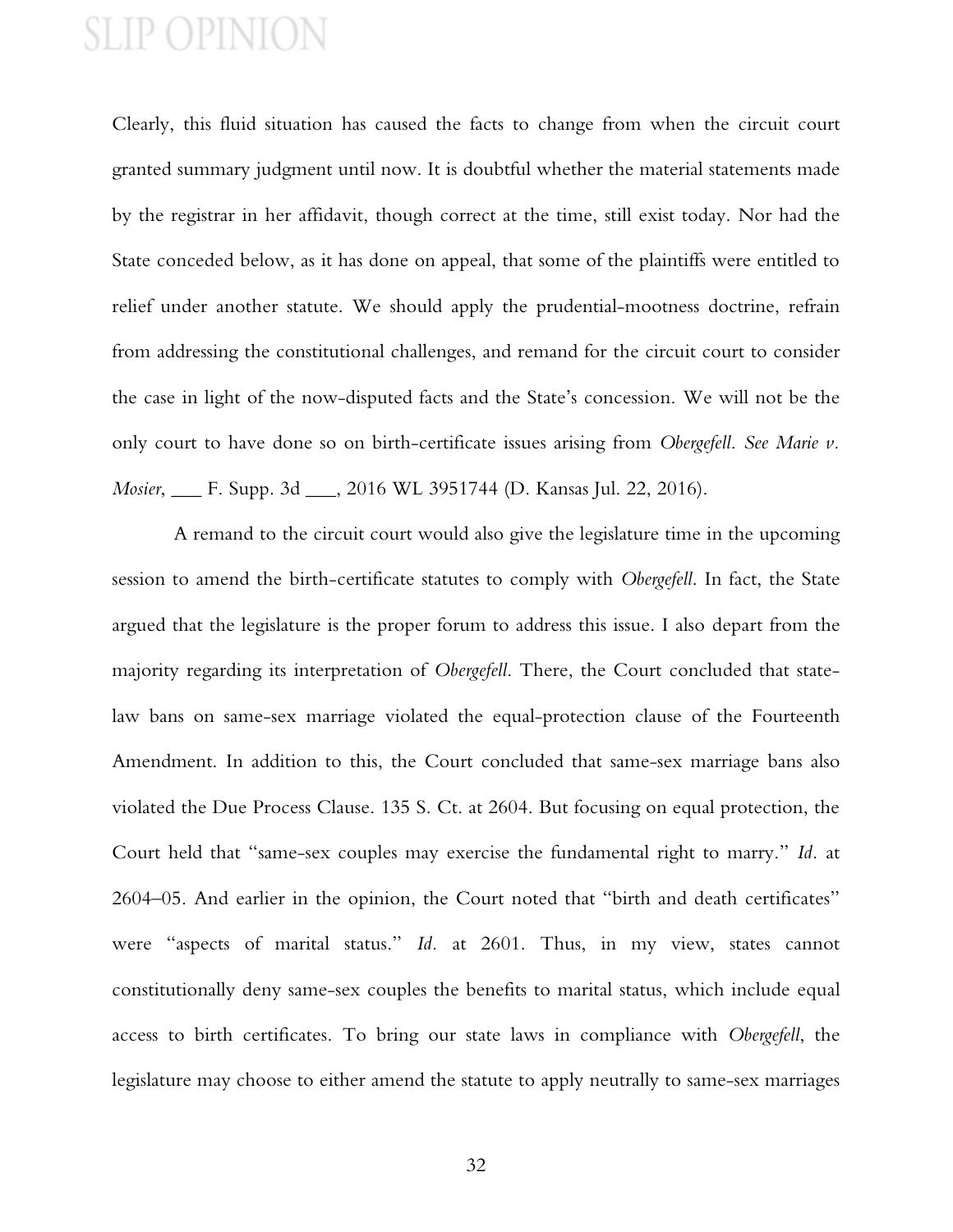or base the benefit on something other than marital status. For these reasons, I cannot join the majority opinion.

Last, I have not participated in the majority's decision to admonish the circuit court.

**PAUL E. DANIELSON, Justice, dissenting.** I disagree with the majority's holdings. I would affirm the circuit court's order because the result reached therein was compelled by both the Pulaski County Circuit Court's orders in *Wright v. Smith*, 60CV-13-2662, *appeal dismissed sub nom. Smith v. Wright*, 2015 Ark. 298 (per curiam), and by the United States Supreme Court's decision in *Obergefell v. Hodges*, \_\_\_ U.S. \_\_\_, 135 S. Ct. 2584 (2015).

First, the Pulaski County Circuit Court in *Wright* entered a permanent injunction enjoining all defendants in that case, which included Smith, from enforcing any state or local laws or regulations that denied same-sex married couples "the rights, recognition and benefits associated with marriage in the State of Arkansas." *Wright v. Smith*, 60CV-13- 2662 (Pulaski Cty. Cir. Ct. May 15, 2014). In fact, the circuit court explicitly granted "all" of the injunctive relief requested by the plaintiffs in *Wright*, including requiring Smith and his successors in office to issue birth certificates for children born to same-sex marriages reflecting both names of the married parents. *See id.* The majority's statement that the *Wright* injunction had nothing to do with birth certificates is simply and demonstrably wrong. And because this court dismissed as moot the appeal in *Smith v. Wright*, 2015 Ark. 298, the injunction stands to this day. This issue was actually litigated in *Wright* and was determined by a valid and final judgment; accordingly, relitigation of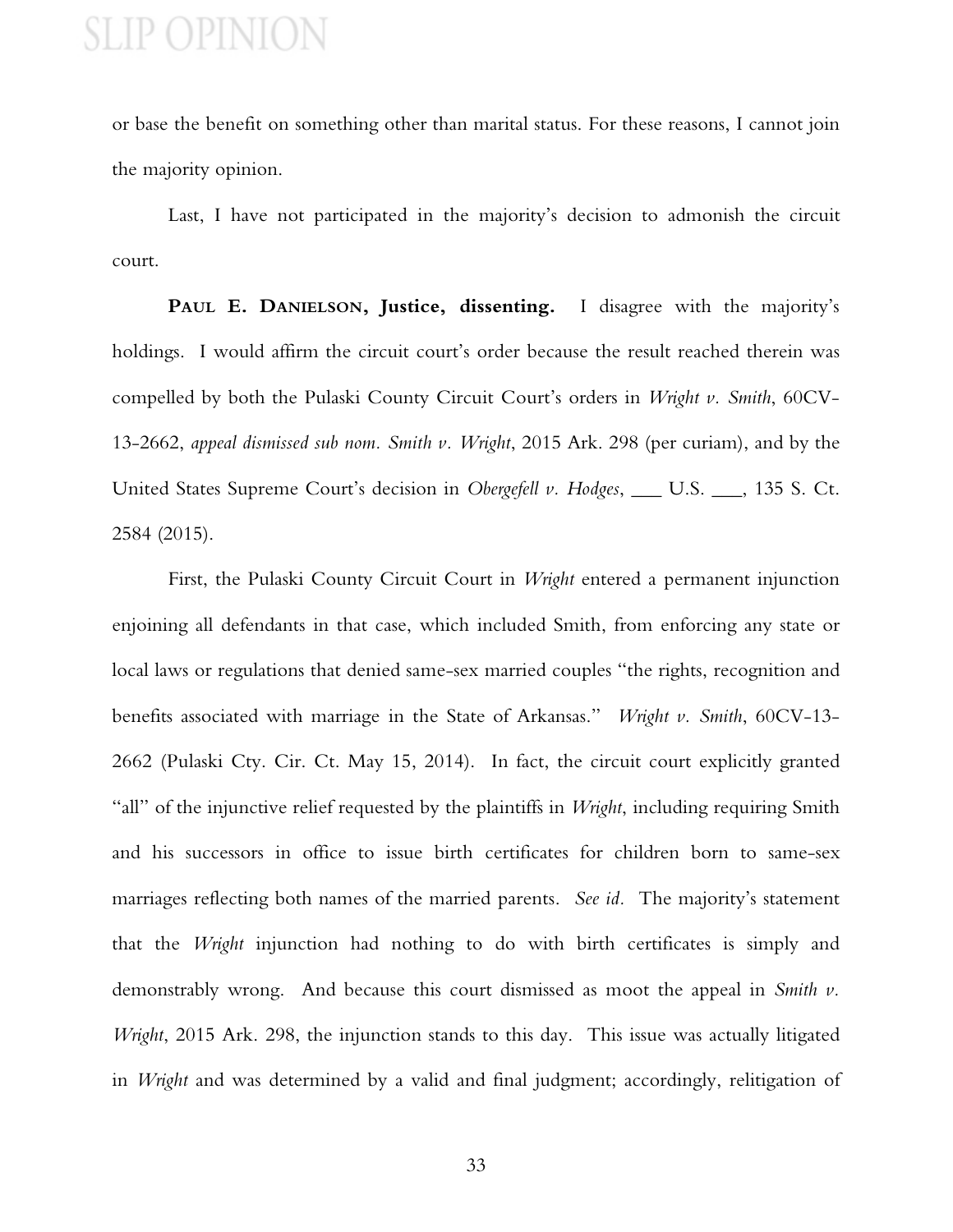the same issue in the instant case is barred by collateral estoppel, the issue-preclusion facet of res judicata. *See, e.g.*, *Graham v. Cawthorn*, 2013 Ark. 160, 427 S.W.3d 34.

I note Smith's argument that the *Wright* injunction failed to meet the specificity requirement of Arkansas Rule of Civil Procedure 65(d) and (e) (2016). However, as the circuit court pointed out, that argument is a collateral attack on the judgment. *See Rose v. Harbor E., Inc.*, 2013 Ark. 496, 430 S.W.3d 773 (citing *Hooper v. Wist*, 138 Ark. 289, 211 S.W. 143 (1919)) (stating that a collateral attack upon a judgment has been defined to mean any proceeding in which the integrity of a judgment is challenged, except those made in the action wherein the judgment is rendered, or by appeal, and except suits brought to obtain decrees declaring judgments to be void ab initio). Judgments may not be collaterally attacked unless the judgment is void on the face of the record or the issuing court did not have proper jurisdiction. *See id.* Smith's remedy for any purported failure of specificity in the *Wright* orders was an appeal.

Second, the United States Supreme Court held in *Obergefell* that states are not free to deny same-sex couples "the constellation of benefits that the States have linked to marriage." \_\_\_ U.S. at \_\_\_, 135 S. Ct. at 2601. Importantly, the Court listed "birth and death certificates" specifically as one of those benefits attached to marital status. *Id.* Thus, the majority is clearly wrong in holding that *Obergefell* has no application here. Indeed, one of the cases on review in *Obergefell*, *Tanco v. Haslam*, 7 F. Supp. 3d 759 (M.D. Tenn. 2014), *rev'd sub nom. DeBoer v. Snyder*, 772 F.3d 388 (6th Cir. 2014), involved a same-sex married couple who challenged the Tennessee law providing that their child's nonbiological parent would not be recognized as the child's parent, which affected various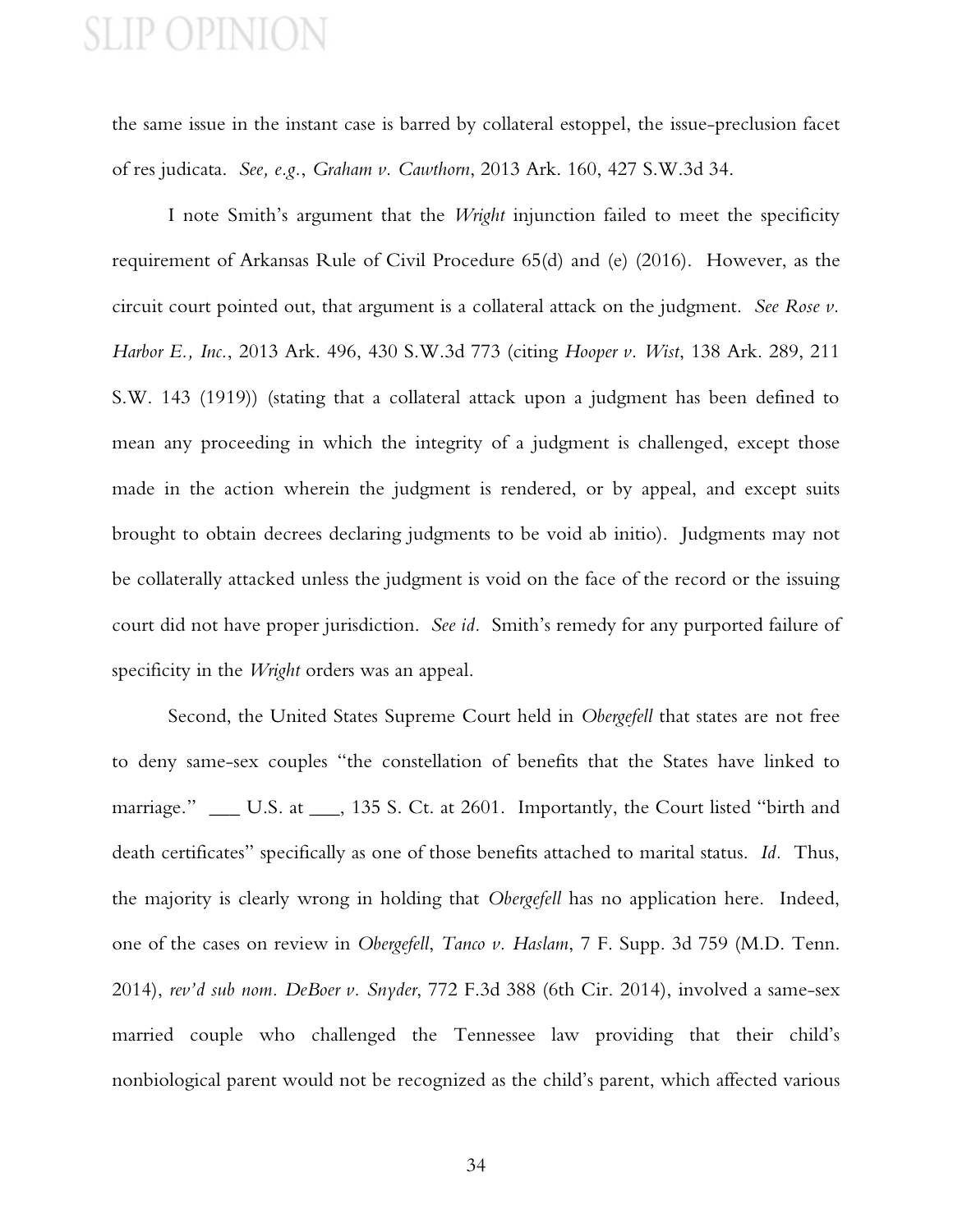legal rights that included the child's right to Social Security survivor benefits, the nonbiological parent's right to hospital visitation, and the nonbiological parent's right to make medical decisions for the child.

Furthermore, one of the four principles discussed by the Court in *Obergefell*, for purposes of demonstrating that the reasons marriage is fundamental under the Constitution apply with equal force to same-sex couples, is that the right to marry "safeguards children and families and thus draws meaning from related rights of childrearing, procreation, and education." \_\_\_ U.S. at \_\_\_, 135 S. Ct. at 2600. The opinion makes clear that the protection of children and the stability of the family unit was a foundation for the Court's decision:

Under the laws of the several States, some of marriage's protections for children and families are material. But marriage also confers more profound benefits. By giving recognition and legal structure to their parents' relationship, marriage allows children "to understand the integrity and closeness of their own family and its concord with other families in their community and in their daily lives." Marriage also affords the permanency and stability important to children's best interests. . . .

. . . .

Excluding same-sex couples from marriage thus conflicts with a central premise of the right to marry. Without the recognition, stability, and predictability marriage offers, their children suffer the stigma of knowing their families are somehow lesser. They also suffer the significant material costs of being raised by unmarried parents, relegated through no fault of their own to a more difficult and uncertain family life. The marriage laws at issue here thus harm and humiliate the children of same-sex couples.

*Obergefell*, \_\_\_ U.S. at \_\_\_, 135 S. Ct. at 2600–01 (internal citations omitted).

The majority errs in suggesting that the right to be named as a parent on a birth certificate is not a benefit associated with marriage and likewise errs in holding that the specific statutes at issue here focus on biological relationships rather than marital ones.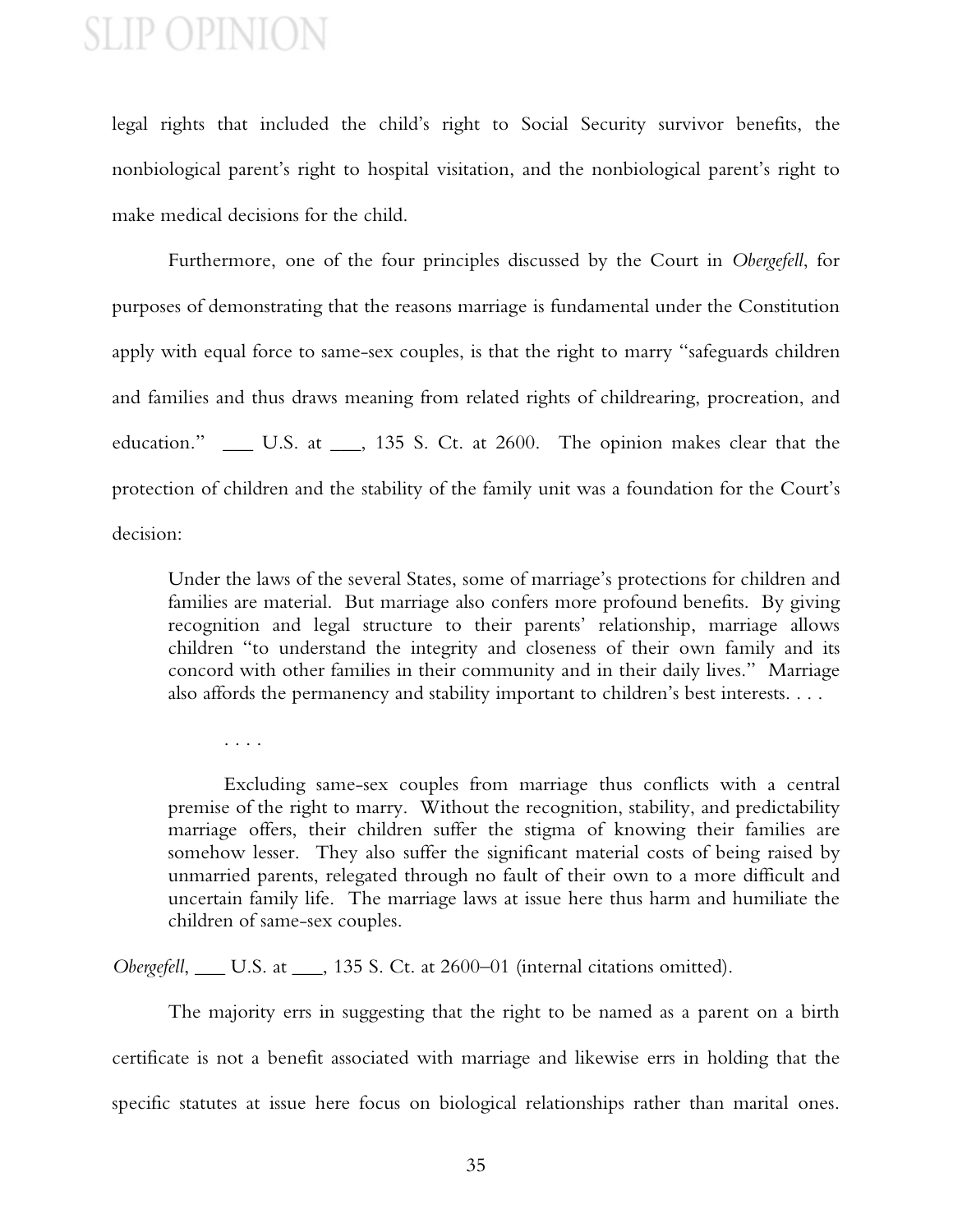Arkansas Code Annotated section 20-18-401(f) (Repl. 2014) provides that the name of the "husband" of the mother shall be entered on a birth certificate as the father of the child, without regard to any biological relationship and on the sole basis of his marriage to the mother—specifically, if he is married to the mother at the time of either conception or birth or between conception and birth. The obvious reason for this is to legitimate children whenever possible, even when biological ties do not exist. Thus, there can be no reasonable dispute that the inclusion of a parent's name on a child's birth certificate is a benefit associated with and flowing from marriage. *Obergefell* requires that this benefit be accorded to same-sex spouses and opposite-sex spouses with equal force.

Additionally, I dissent from the majority's decision to admonish the circuit judge for his critical comments. As the Supreme Court of the United States has recognized, a major purpose of the First Amendment is to "protect the free discussion of governmental affairs." *Landmark Commc'ns, Inc. v. Virginia*, 435 U.S. 829, 838 (1978) (quoting *Mills v. Alabama*, 384 U.S. 214, 218 (1966)). This includes discussion of "[t]he operations of the courts and the judicial conduct of judges," which are "matters of utmost public concern." *Id.* at 839. Injury to official reputation is an insufficient reason for repressing speech that is otherwise free, and speech cannot be punished when the purpose is simply "to protect the court as a mystical entity or the judges as individuals or as anointed priests set apart from the community and spared the criticism to which in a democracy other public servants are exposed." *Id.* at 842 (quoting *Bridges v. California*, 314 U.S. 252, 292 (1941) (Frankfurter, J., dissenting)). In the words of Justice Frankfurter,

Judges as persons, or courts as institutions, are entitled to no greater immunity from criticism than other persons or institutions. Just because the holders of judicial